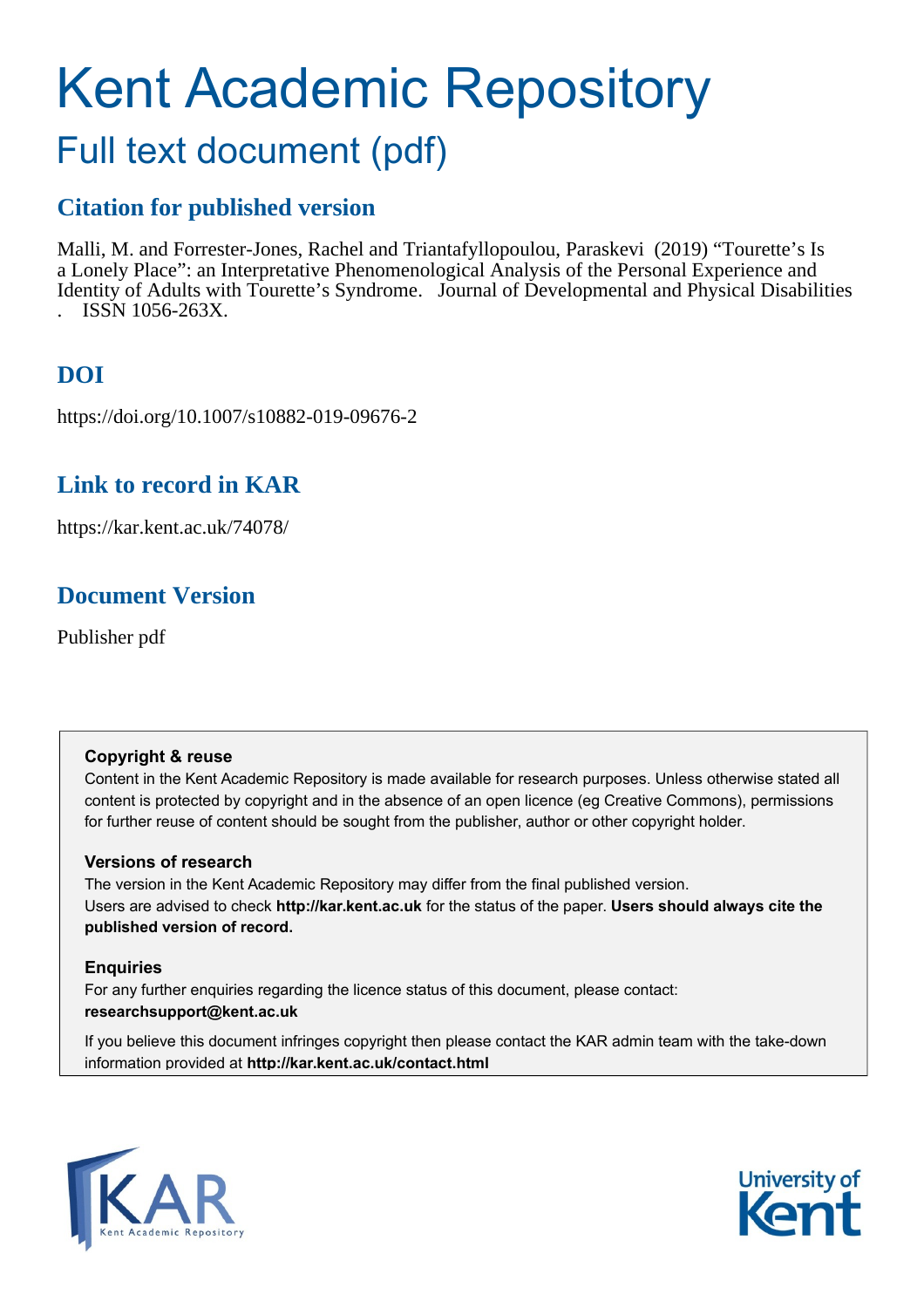#### **ORIGINAL ARTICLE**

## "Tourette's Is a Lonely Place": an Interpretative Phenomenological Analysis of the Personal Experience and Identity of Adults with Tourette's Syndrome



Melina Aikaterini Malli<sup>1</sup>  $\bullet$  · Rachel Forrester-Jones<sup>2</sup> · Paraskevi Triantafyllopoulou<sup>1</sup>

Published online: 14 May 2019  $\circledcirc$  The Author(s) 2019

#### **Abstract**

Research suggests that adults with Tourette's syndrome (TS) may face unique challenges in their everyday life due to their condition. To date, however, only a limited number of studies exist in relation to their life experiences and conception of identity. This study, which we believe to be the first of its kind, aimed to expand the literature by 'giving voice' to this population, and to evaluate the social and personal cost of living with TS during adulthood. Semi-structured interviews were conducted with sixteen adults with Tourette's that focused on how they negotiated their identity and experiences. Transcripts of recorded interviews were subjected to interpretative phenomenological analysis. Three superordinate themes emerged: a) "Incorporating Tourette's syndrome into self" revealed two divergent ways in which TS was merged into the participants'selfidentity, either by reconciling with it or fighting against it; b) "Interpersonal interaction" covered issues relating to negative and supportive ties as a result of their condition; and finally, c) "The solitude of Tourette's syndrome" described the loneliness that stems from the condition. The current findings suggest that the experience of the participants is a multidimensional one related to self-identity threat, social withdraw, and self-stigma. Implications for clinical practice on the topic are discussed.

Keywords Tourette's syndrome . Interpretative phenomenological analysis. Identity. Stigma

 $\boxtimes$  Melina Aikaterini Malli [M.A.Malli@kent.ac.uk](mailto:M.�A.Malli@kent.ac.uk)

> Rachel Forrester-Jones RFJ@bath.ac.uk

Paraskevi Triantafyllopoulou P.Triantafyllopoulou@kent.ac.uk

Extended author information available on the last page of the article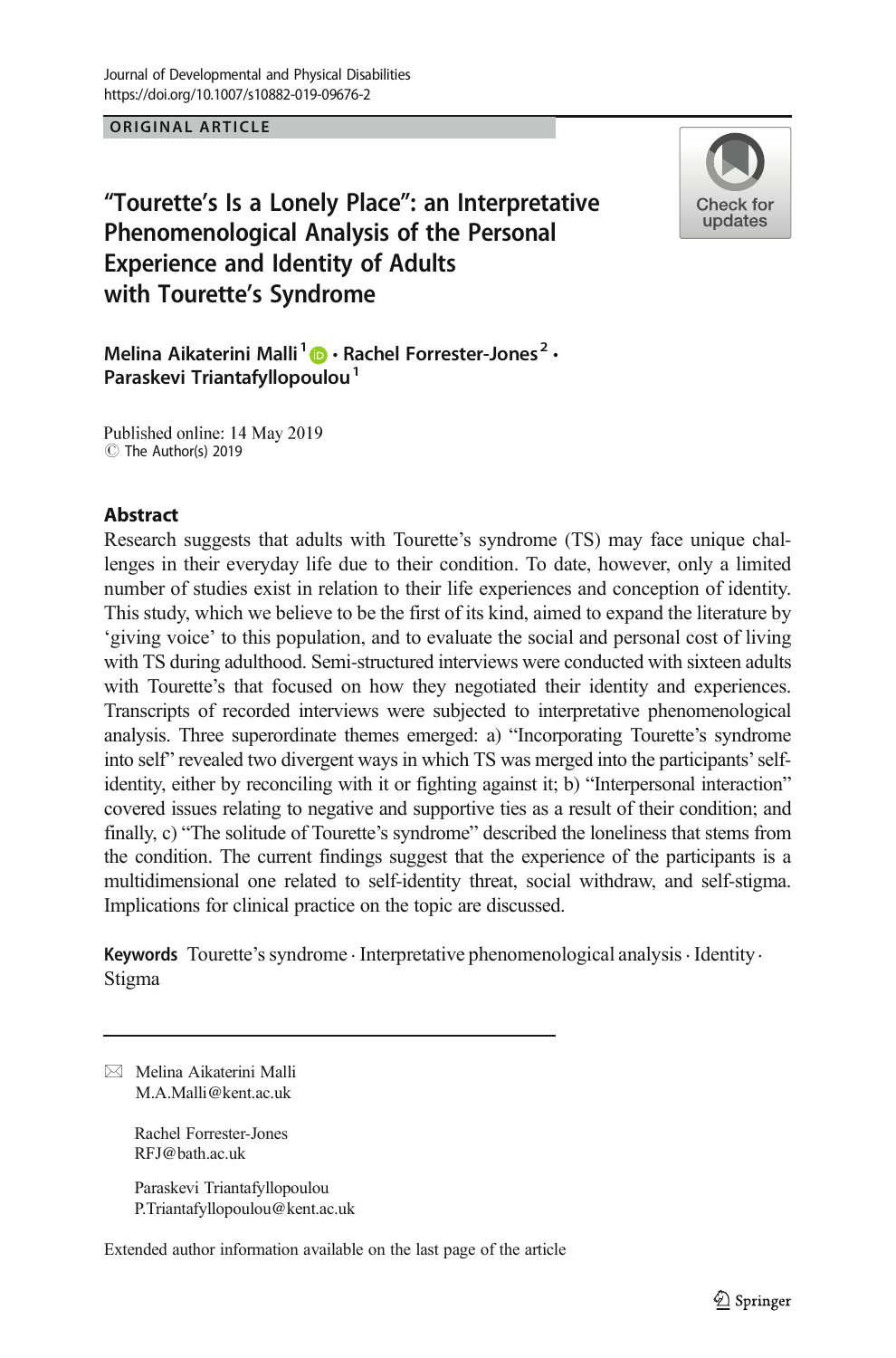#### Introduction

Tourette's syndrome (TS) is a childhood onset neurodevelopmental condition characterised by multiple motor tics and at least one phonic tic that have persisted for more than one year since their onset (American Psychiatric Association 2013). Tics are defined as paroxysmal, rapid, non-rhythmic movements (motor tics) or vocalisation (phonic tics) (Cohen et al. 2013). Motor tics range from single, short, sudden movements, such as eye blinking or nose twitching to complex behavioural sequences such as squatting, jumping, or even obscene gestures (copropraxia). Vocal tics can range from inarticulate single vocalisations to echolalia (one repeats the words of others), paralilia (one repeats his/her own words) or even the controversial feature of coprolalia (the utterance of obscenities) (Leckman et al. 2013). Tics exhibit fluctuations in frequency, type, severity and complexity within and between individuals. Knight et al. (2012) report in their meta-analysis that TS can be encountered in 0.77% of the school-aged population and in 0.08% of adults.

TS is commonly associated with other co-morbid conditions – such as Obsessive-Compulsive Disorder (OCD), Attention-Deficit and Hyperactivity Disorder (ADHD), anxiety and affective disorder – in approximately 90% of people with TS (Cavanna and Rickards 2013). Freeman et al. (2000) also document that these co-occurring conditions might affect and diminish the quality of life of individuals with TS more than the actual tics.

Studies suggest that tics follow a remitting pattern with increasing age. They usually reach their peak during adolescence and diminish in frequency and intensity by early adulthood (Bloch and Leckman 2009). Therefore, the qualitative literature hitherto has placed the emphasis on the impact TS might have on children and adolescents, and examined their lived experiences. The wider literature suggests that the complexity of TS extends beyond the physical symptoms. Social adjustment difficulties (Cutler et al. 2009), social- and self-stigmatisation (Malli et al. 2016; Smith et al. 2015), isolation, bullying, peer rejection (Malli and Forrester-Jones 2017; Wadman et al. 2013) and poor sense of self-concept due to personalisation of the illness (Hanks et al. 2016) are some of the hurdles experienced by children and adolescents affected by TS.

A sizable subset of individuals with TS however, whose symptomology persist into adulthood, exhibit the most florid clinical presentations with symptoms becoming more severe and resistant to treatment (Swain et al. 2007). They may, therefore, face unique challenges across several domains through their adulthood. Yet, individuals with persistent symptomatology during adulthood are the least studied population hitherto (Conelea et al. 2013). The few quantitative studies pertaining to adults with TS suggest that they may face greater unemployment rates, lower income, and be associated with lower socio-economic status (Aldred and Cavanna 2015; Miller et al. 2014). Additionally, they may face higher difficulties in social relationships (Conelea et al. 2013), increased familial/marital stress (Hubka et al. 1988), greater propensity for mood and anxiety disturbances (Evans et al. 2016), and ultimately a diminished quality of life (QoL) (Conelea et al. 2013). There is, however, a scarcity of research exploring the holistic impact of living with TS as an adult, the consequences of the challenges associated with the condition, and how adults with TS view themselves and construct their social and self-identity (Malli et al. 2016). By social identity we are referring to the sense of self people derive from their membership in a specific group and the emotional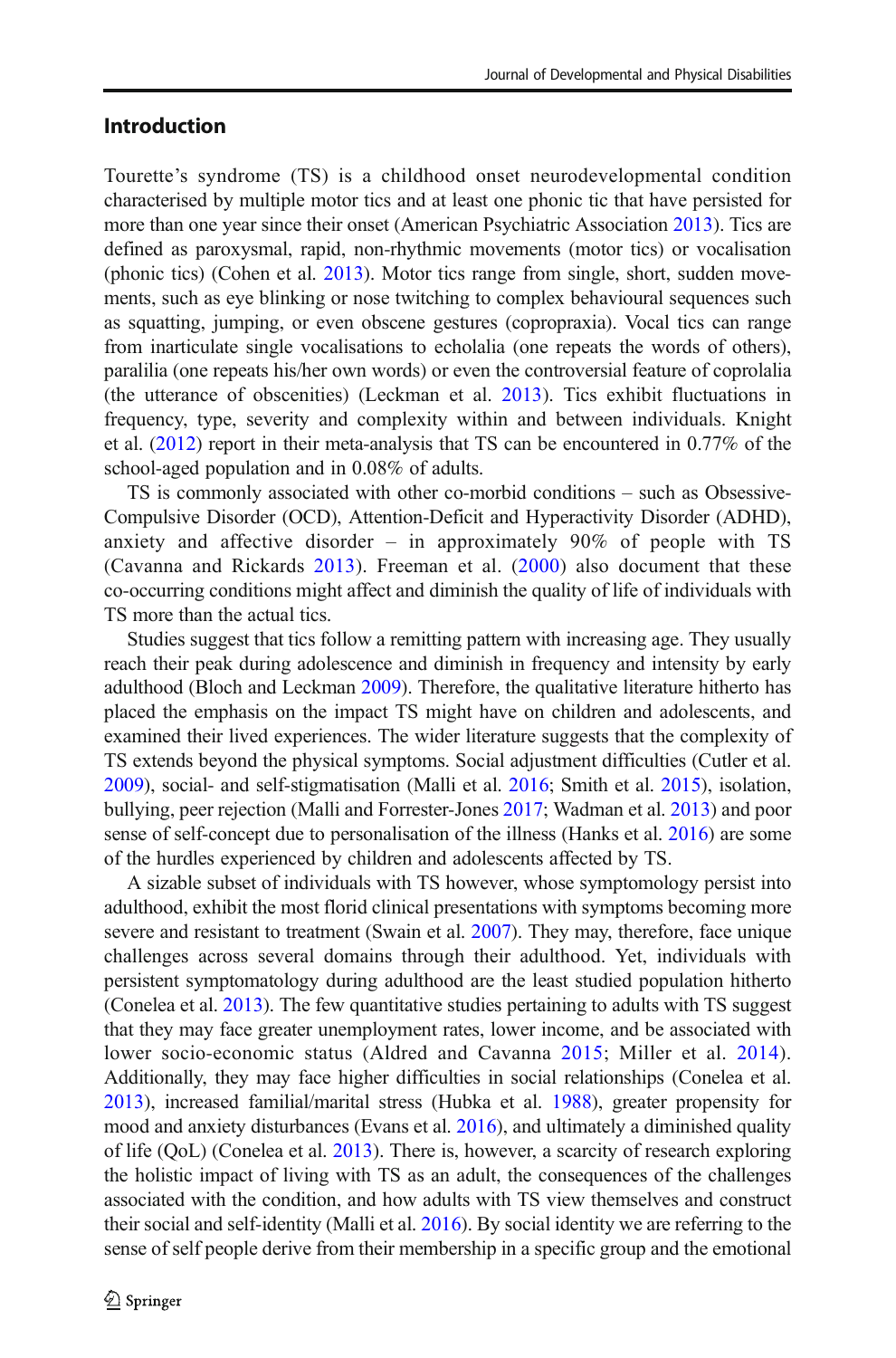value they attribute to this membership (Tajfel 1972). Tourette's identity can be conceptualised as a social identity, one of many that can be integrated into an individual's self-concept. Research on other populations has suggested that belonging to a group can improve one's physical and psychological well-being (Jetten et al. 2012) but can also have negative consequences if the group membership carries stigma. By sense of self, self-identity or self-concept, we are referring to how adults with TS view and feel about themselves as unique individuals but also in relation to other people in their social group (ingroup members) (Tajfel 1974).

O'Connor et al. (2009) research suggests that adults with the condition appear to be concerned about the impact their tics have on others while striving to fit into the stringent boundaries of normalcy and to fulfil society's expectations. O'Connor's study however, examines representations of illness on groups of individuals with various conditions rather than focussing on TS and therefore fails to delve into the specific experiences of adults with TS. Buckser's (2008) ethnographic study indicated that the suppression and concealment of tics by people with TS appeared to be a mechanism to resist the undesirable disability label – adults with TS wishing to dissociate themselves from 'disabled' groups. Yet, self-concept and social identity were not discussed in Buckser's study and there is a gap in the literature that provides a broader understanding of the individuals' lived experience. We would argue that an exploration of how selfconcept and social identity impacts on the well-being of adults with TS is needed to help inform the provision of appropriate social support to this population.

#### Objectives of the Study

Despite considerable discussion concerning the implications of having TS as a child or adolescent, only a few adults have documented their personal accounts (Cohen and Wysocky 2008; Hollenbeck 1999; Mansley 2003). The experiential dimensions of TS, including how individuals conceptualise and express their identity as a person with Tourette's, have never been explored (see Malli et al. 2016) nor is there research pertaining to how adults with TS come to understand and live with their condition, and how having a diagnosis of Tourette's as an adult and being categorized into a group with other people with Tourette's affects their well-being.

Qualitative research was deemed appropriate in order to explore the experiences of individuals with TS, since it would enable an understanding of the complexities and nuances of identity. Since the manifestation of tics varies widely between individuals but also within the same person over time, idiographic and personal accounts would allow exploration of these experiences whilst at the same time capturing the essence of one individual's personal perspective of TS.

Based on the gaps in the literature, the aim of the study was threefold: (a) to examine the lived experiences of adults with TS and explore how the condition is managed in the context of their lives; (b) to investigate the personal meaning adults bestow to their condition and how they conceptualise and express their social and self-identity due to TS; and (c) to understand the impact TS has had on their social and personal relationships. By giving primacy to individuals' experiences and empowering the hitherto disregarded voice of adults with TS, we aimed to understand what it means to have TS during adulthood.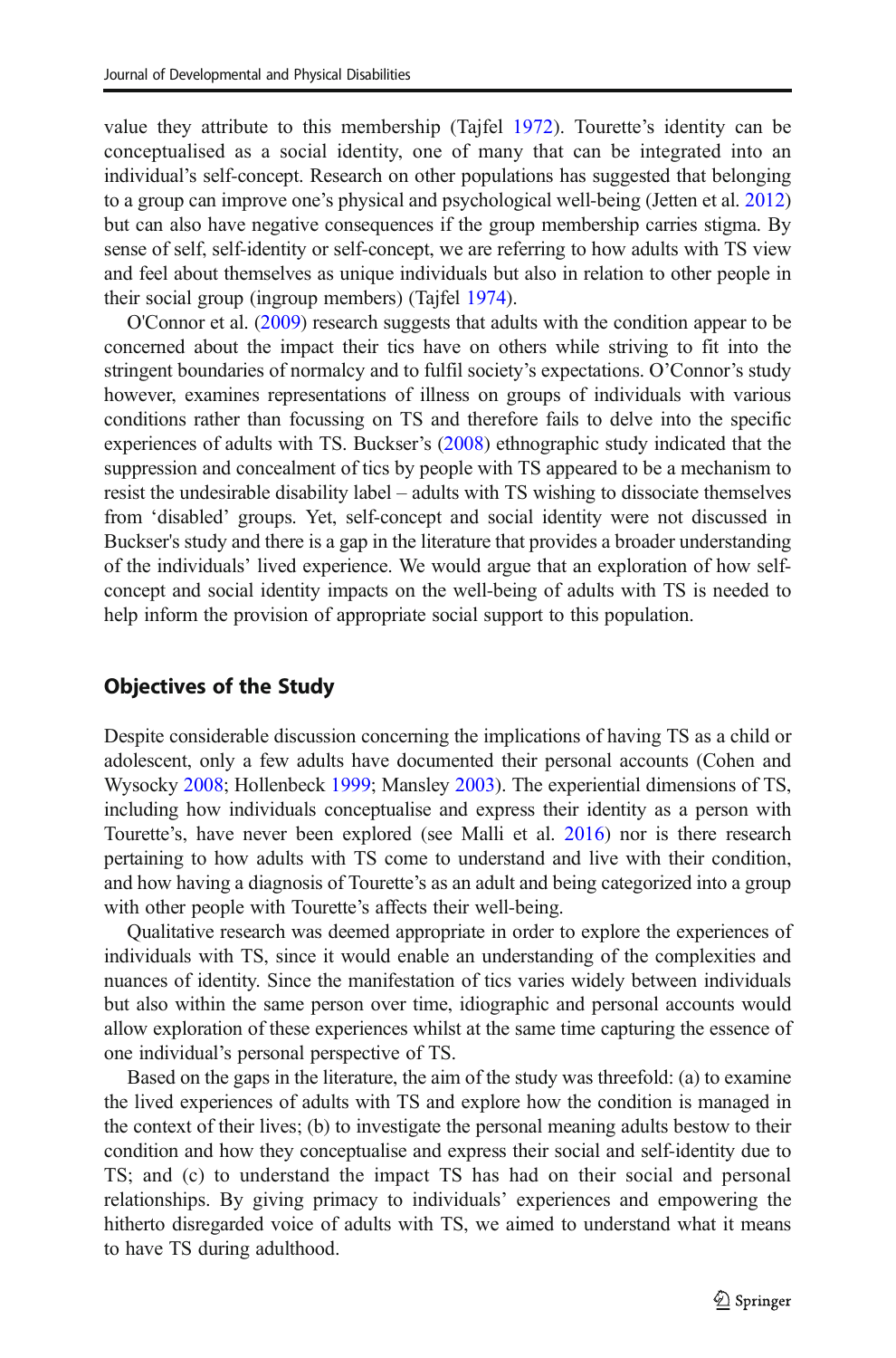Our study aimed to contribute to the very small body of qualitative research that gives primacy to the experience of adults with TS. We focused on identifying previously unappreciated challenges faced by adults with TS through their own accounts. In addition, the social and personal cost of living with TS in adulthood could be highlighted by exploring how adults with TS construct their identity. Finally, a fresh understanding of how adults with TS make sense of their social identity can inform clinical work with this population, which is still relatively in its infancy (Malli et al. 2016). Through this study, we therefore sought to ignite an interest in the social aspect of the condition.

#### Approach

Interpretative Phenomenological Analysis (IPA) was used to explore the participants' lived experiences and to gain insight into their interpretation of their personal and social world. This qualitative approach, which has theoretical foundations deeply rooted in hermeneutics and phenomenology, aims to enter the social and psychological world of the participants in order to develop an understanding of how they make sense and give meaning to their lived experiences. It focuses on an individual's personal perception of an event or state of self and not on an objective account. IPA is especially suitable for exploring topics related to self and identity, and also lends itself well to examining the psychological experience of living with a chronic condition. The nuanced and finegrained understanding that this idiographic approach uses can also provide enriched insight to under-researched topics (Smith 1996; Smith et al. 2009).

IPA aims to understand how individuals make sense of their experiences. However, it also acknowledges that the research process is a dynamic one in the sense that the researcher's interpretation and conceptions are an inevitable part of the analysis (Smith 1996). In this interpretative two-stage process, which is termed as "double hermeneutic", the participant seeks to make sense of their world, and the researcher seeks to make sense of the participant's sense-making (Smith & Osborn 2007).

#### **Participants**

Our inclusion criteria stipulated that participants should be adults who have been medically diagnosed as having Tourette's syndrome. There was no age limit. Participants were required to be fluent in English as the interviews were conducted in English. Participants with additional co-morbidities were included in the sample except for individuals with learning disabilities, as this study was a part of a larger one investigating the social care needs of adults with TS. Individuals with learning disabilities were excluded to avoid bias in the results of the study, since they may have social care needs that might not necessarily be related to having TS.

Smith et al. (2009) recommends small sample sizes (six to eight participants) in order to allow a detailed analysis of individual accounts but also to detect patterns of similarities and differences between the participants. However, it is also emphasised that there is no 'right sample size' and researchers should feel that they have accomplished coherence and integration in their analysis, while simultaneously preserving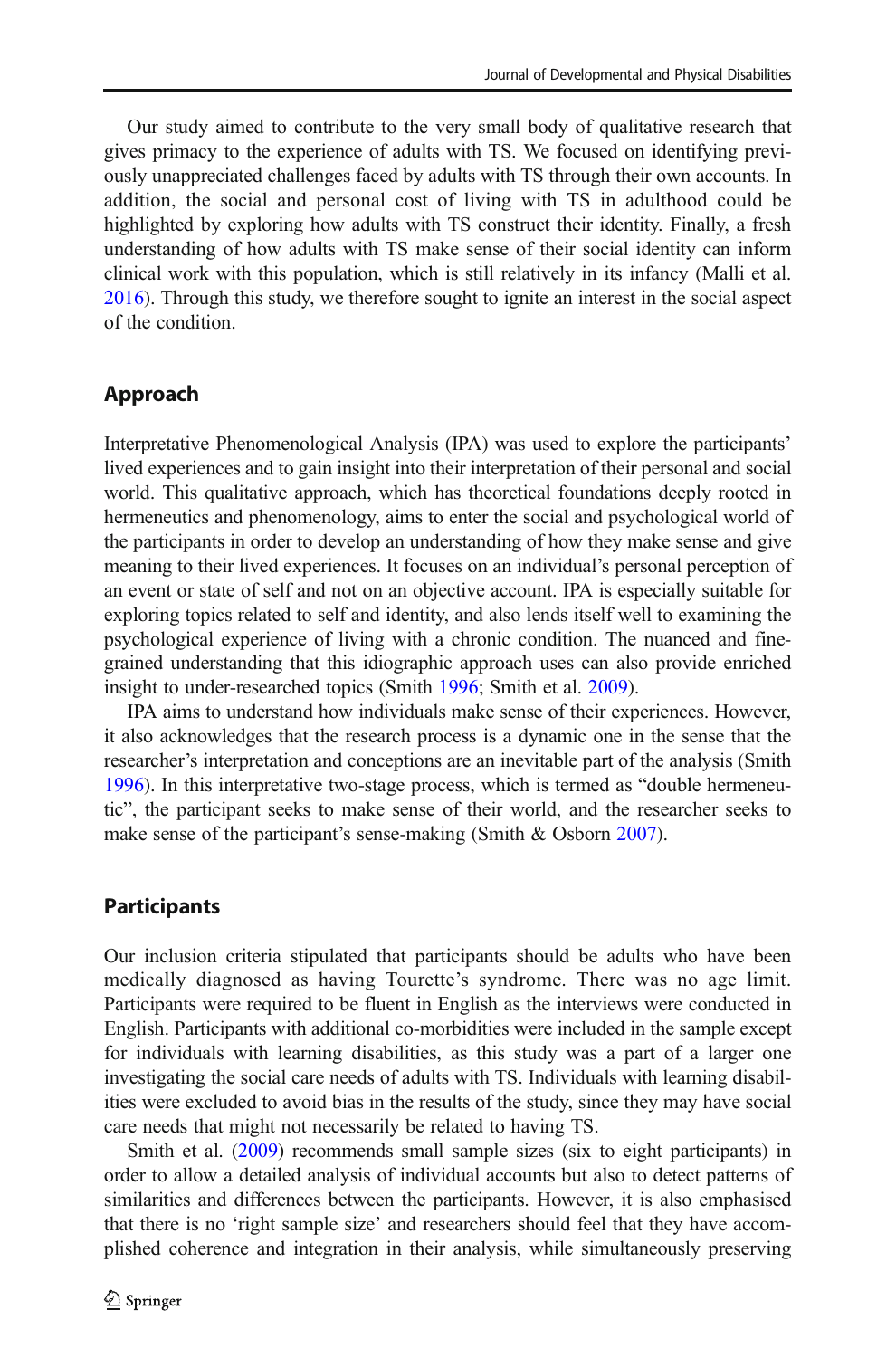nuances and presenting a suitably persuasive story (Elliott et al. 1999). To this end, the sample of this study encompassed sixteen adults with TS. Many in-depth IPA studies have employed a similar number of participants and succeeded in retaining an idiographic focus on the individual voice (Colton and Pistrang 2004; McCarthy et al. 2017). The sample included four females and twelve males. Thirteen of the participants reported being white British, two identified as other white ethnic group and one as Pakistani. Their ages ranged from 24 to 43 (mean = 32.6). The mean age of symptomology onset was 8.9 years. Two of the participants reported to have experienced the onset of TS symptomology after the age of 18, three reported that their symptomology had exacerbated during adulthood, while eleven reported that their tics had stayed the same since childhood. Three participants characterised their symptoms as mild, eleven as moderate and two as severe and debilitating. Five participants had children (ranging from one to two), one of which was diagnosed or displayed the symptomology of TS. At the time of interviewing, five of the participants were receiving disability benefits due to reduced working capability mainly because of Tourette's syndrome. Table 1 outlines the demographic information of all included participants. The sample was not assumed to be representative of the broader population of adults with TS.

#### Procedure

#### **Ethics**

The study was reviewed and granted an ethically favourable opinion by the National Health Service Health Research Authority Social Care Ethics Committee (November 2017, 17/IEC08/0041). Informed consent in writing was obtained from all individual participants included in the study.

#### Data Collection

The present study was conducted as part of a larger research project investigating the social care needs of adults with Tourette's syndrome in England. Adults with TS were invited to take part in the study via websites and social media platforms, including Tourettes Action, Tourette Focus-UK/Europe and ADHD Wise UK. After taking part in an online survey, all eligible participants were asked to contact the researchers if they wanted to take part in a one-to-one interview, which resulted in a selfselected sample. All potential participants were sent an information sheet giving the details of the study and were asked to choose the most convenient medium to conduct the interview: video call, phone or in person. Fourteen participants chose to undertake the interview over the telephone, one preferred a face-toface interview, and another chose to submit written answers to the research questions via email as the participant assessed that the severity of his/her vocal tics prevented them from engaging in an interview. A mutually convenient time to conduct the interviews was organised with the first author. No participant withdrew from the study and no stress was conveyed or reported to the researchers during or after the interview.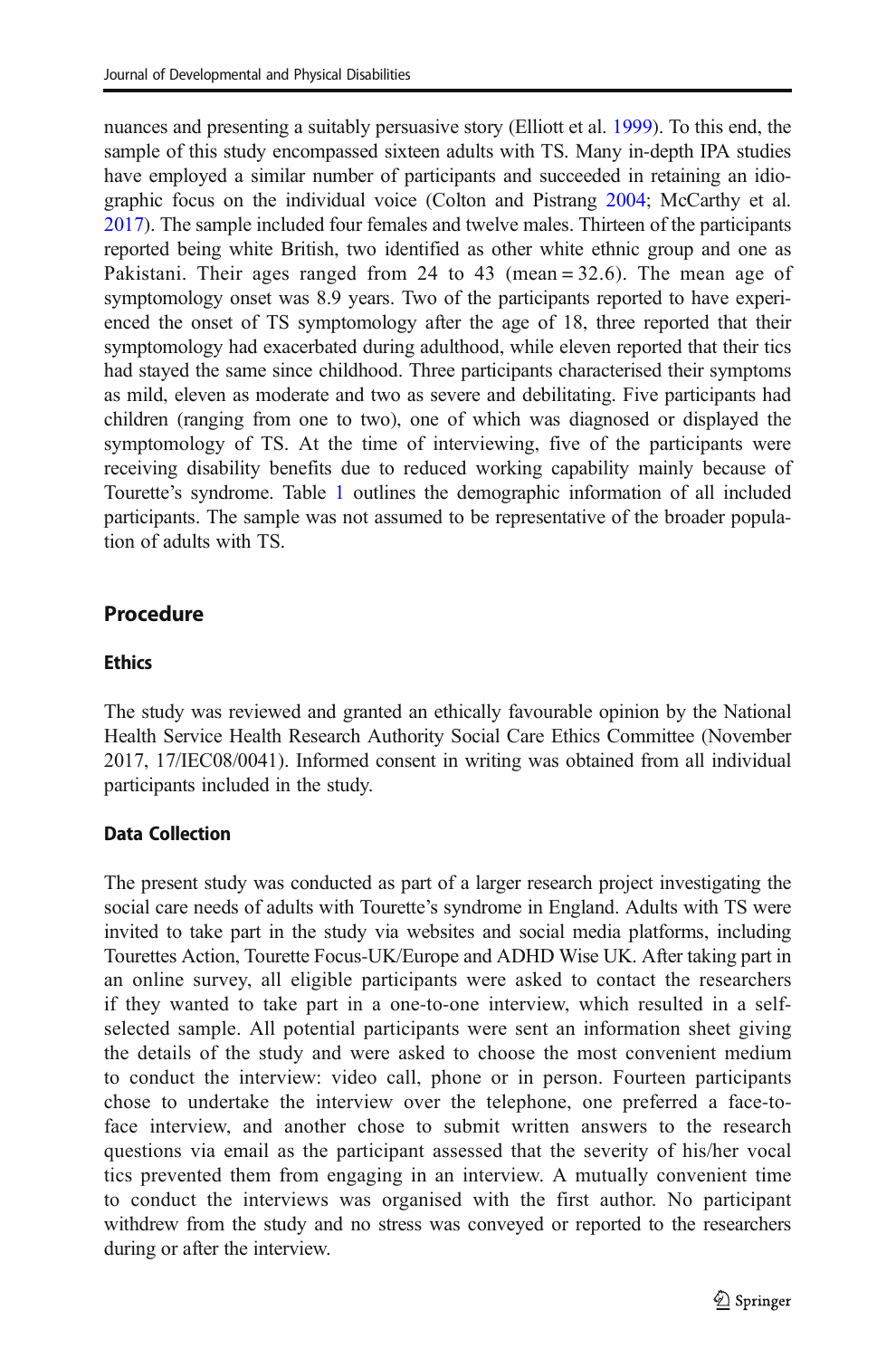|                       |        |            | Gender Marital status Employment status           | Co-morbid disorders                                             |  |
|-----------------------|--------|------------|---------------------------------------------------|-----------------------------------------------------------------|--|
| Participant 1         | Male   | Single     | Unemployed                                        | <b>ADHD</b>                                                     |  |
| Participant 2         | Male   | Single     | Paid employment                                   | OCD, Mood disorder, Illegal<br>prescription medication          |  |
| Participant 3         | Male   | Single     | Voluntary work.<br>Receiving social<br>benefits.  | Autism, Mood disorders, anxiety<br>disorder, ADHD, OCD          |  |
| Participant 4         | Female | Single     | Paid employment.<br>Receiving social<br>benefits. |                                                                 |  |
| Participant 5         | Male   | Single     | Paid employment.                                  | <b>OCD</b>                                                      |  |
| Participant 6         | Male   | Married    | Paid employment.                                  |                                                                 |  |
| Participant 7         | Male   | Married    | Receiving benefits.                               | ADHD, Social Phobia,<br>Disruptive Behaviour,<br>Mood Disorder  |  |
| Participant 8         | Male   | Cohabiting | Paid employment.                                  |                                                                 |  |
| Participant 9         | Male   | Married    | Paid employment                                   | <b>OCD</b>                                                      |  |
| Participant 10        | Female | Single     | Student. Receiving social benefits.               | ADHD, OCD, Social Phobia                                        |  |
| Participant 11        | Female | Cohabiting | Paid employment.                                  |                                                                 |  |
| Participant 12        | Male   | Single     | Paid employment.                                  |                                                                 |  |
| Participant 13        | Male   | Married    | Paid employment.                                  | ADHD, OCD, Social Phobia,<br>Anxiety Disorder, Mood<br>Disorder |  |
| Participant 14 Female |        | Single     | Receiving benefits.                               | <b>OCD</b>                                                      |  |
| Participant 15 Male   |        | Single     | Paid employment.                                  | ADHD, OCD, Anxiety Disorder                                     |  |
| Participant 16 Male   |        | Single     | Paid employment                                   | Anxiety disorder, Epilepsy                                      |  |

| Table 1 Demographic Information of participants |  |  |  |  |
|-------------------------------------------------|--|--|--|--|
|-------------------------------------------------|--|--|--|--|

The participants were encouraged to seek clarification, raise any potential concerns and ask questions about the study and the research process. Data were collected over a period of seven months by the first author. Interviews lasted between 20 to 70 min, they were audio recorded and transcribed with any identifiable information removed.

Each participant received a £15 voucher for volunteering to participate in the study, presented to them after they had completed the interview. The voucher was intended to compensate the participants for their time and effort, and to reduce non-response bias in order to achieve a sample that is more representative of the population being studied (Grady 2005).

#### Interview Protocol

The interview schedule was constructed using a range of previously published interview schedules relating to chronic conditions and disabilities (though no specific interviews in relation to TS were found) and their impact on social identity (Monteleone and Forrester- Jones 2017; Shinebourne and Smith 2009; Smith and Osborn 2007). Additionally, specific questions that had previously not been asked were included and the interview schedule was guided by the advisory group who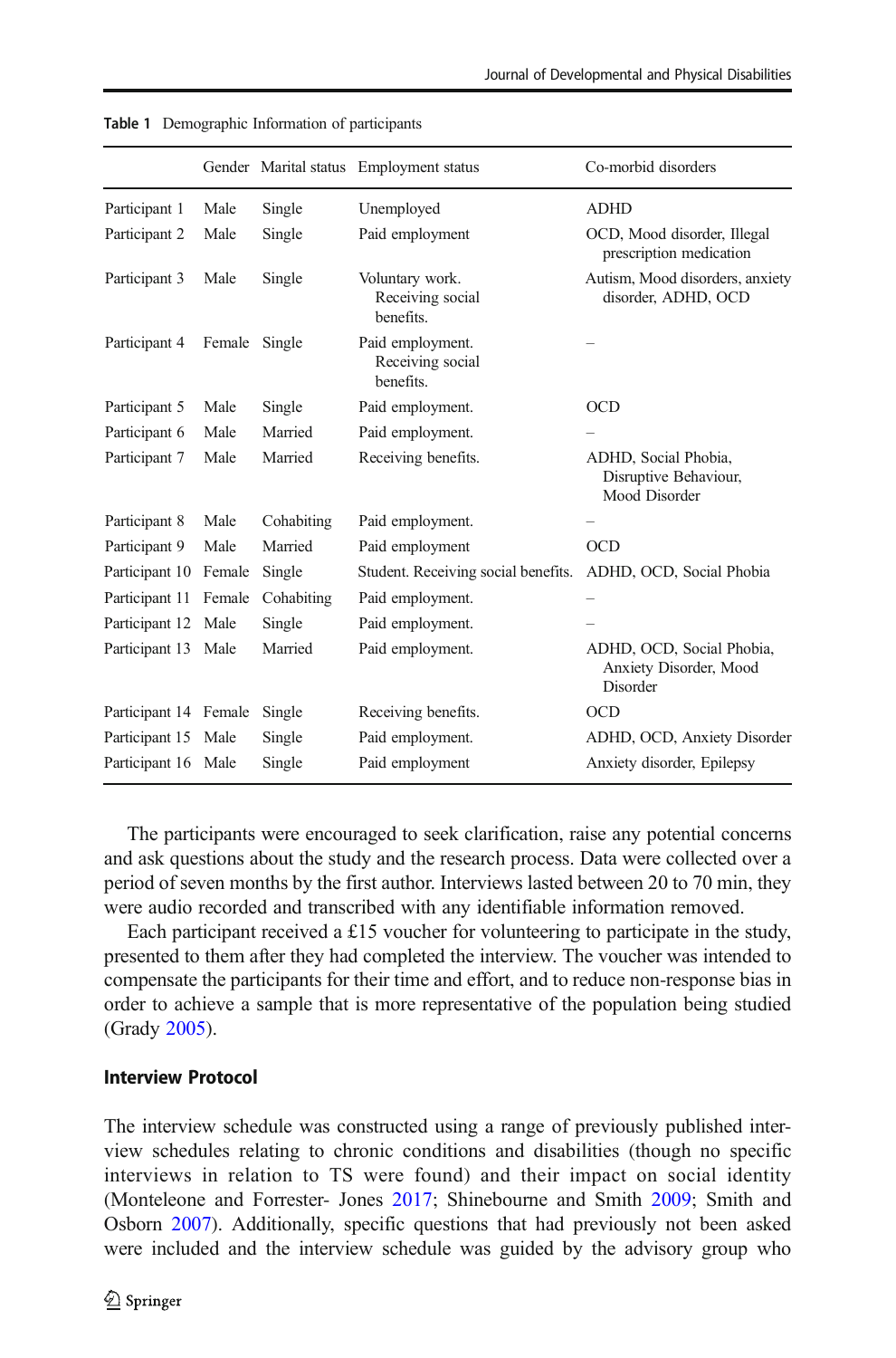helped to identify lines of inquiry not previously considered. Such techniques in constructing interviews have been advocated by Flowers et al. (2000) (see Table 2 for interview schedule).

In accordance with IPA, the interview style was non-directive and aimed to facilitate the participants' ability to tell their own story. The interview included topics about the emotional, social and practical implications of having TS in adulthood but also the perceived impact of TS on self and future self. Following Smith et al. (2009), prompts were used to keep the participants engaged in the conversation and facilitate further understanding. Prompts included questions such as "Can you tell me a little more about that?" and "How did that make you feel?". The interview schedule was piloted with two adults with TS that were part of the advisory group for this study to ensure the validity.

At the start of each interview, it was pointed out to all participants that they were not obliged to answer all the questions, that they were free to stop the interview at any time, and could request their data to be excluded from the analysis up until the point at which the study was completed. As with all qualitative research, there was variability in the depth and richness of the data collected within the interviews.

#### Analysis

Smith et al. (2009) guidelines for the process of analysis were followed. This entailed becoming familiar with the interview transcripts by repeatedly reading each one while simultaneously listening to participants' voices and making notes on tone of voice and pauses. Three types of comments were noted in the margins of the transcripts:

| Interview Schedule                                                                                                                                        | Source of Interview Questions                                                                                                                                                  |  |  |
|-----------------------------------------------------------------------------------------------------------------------------------------------------------|--------------------------------------------------------------------------------------------------------------------------------------------------------------------------------|--|--|
| Can you tell me about yourself? How<br>would you describe yourself as a person?                                                                           | Smith and Osborne 2007, Shinebourne<br>and Smith 2009                                                                                                                          |  |  |
| How did your tics start?                                                                                                                                  | Smith and Osborne 2007 (How did your<br>pain start?)                                                                                                                           |  |  |
| Can you tell me what TS means to you?                                                                                                                     | Smith and Osborne 2007 (Can you tell me<br>what pain means to you?) Monteleone<br>and Forrester-Jones 2017 (Can you tell<br>me what Intellectual Disability means<br>to you?), |  |  |
| How (if at all) has Tourette's impacted<br>different aspects of your life? Employment?<br>Social relationships? Romantic<br>relationships? Sense of self? | Shinebourne and Smith 2009 (How has<br>alcohol affected different aspects of your<br>life? Employment? Social relationships?<br>Romantic relationships? Sense of self?)        |  |  |
| How do you think other people see you?                                                                                                                    | Shinebourne and Smith 2009                                                                                                                                                     |  |  |
| If you could press a magic button and stopped<br>having Tourette's, would you press that<br>button?                                                       | <b>Advisory Group</b>                                                                                                                                                          |  |  |
| How do you see yourself in the future and<br>what role does Tourette's play in that?                                                                      | Shinebourne and Smith 2009                                                                                                                                                     |  |  |

Table 2 Interview schedule and source of interview questions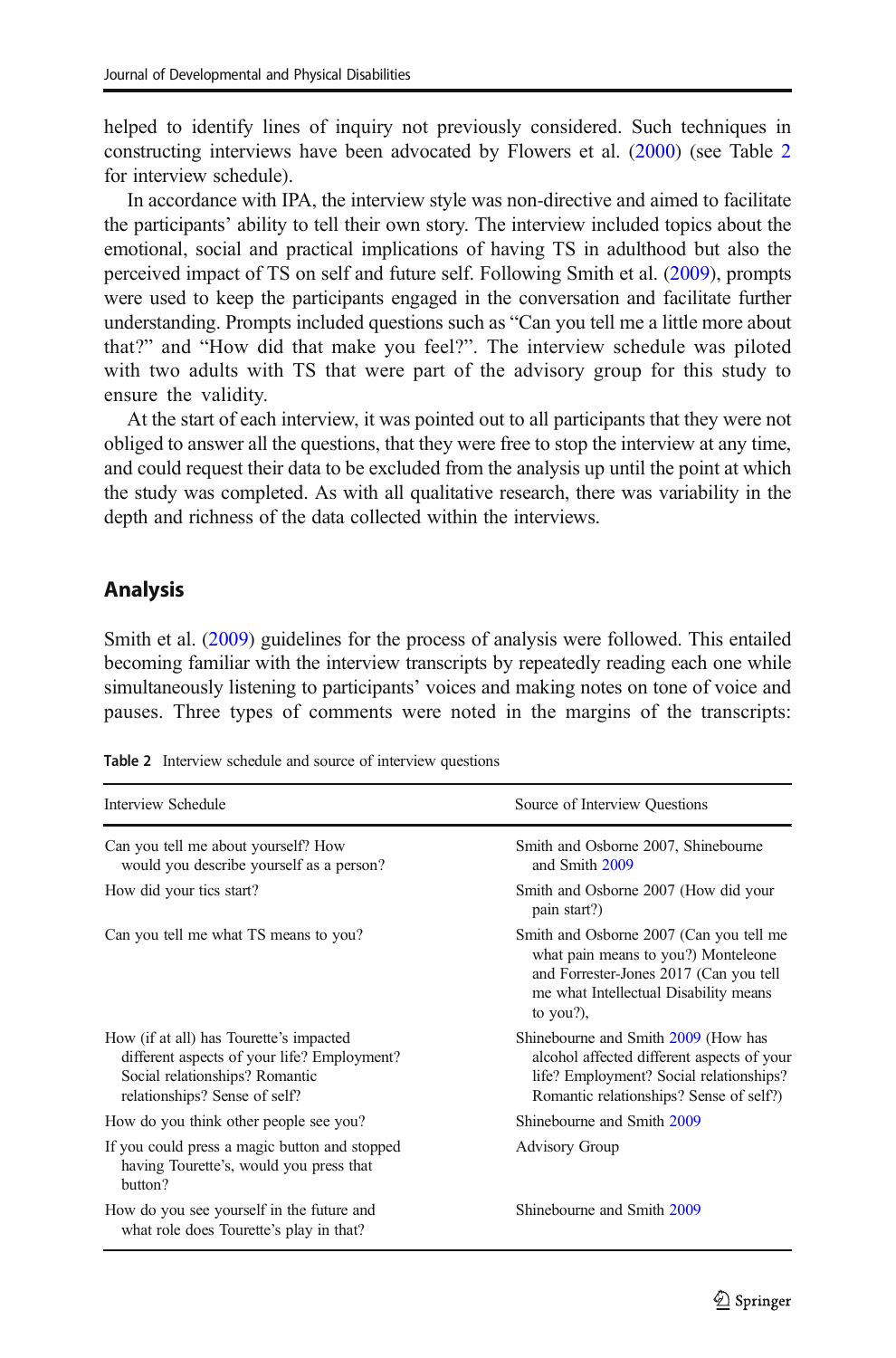descriptive comments (focused on the content of the narratives), linguistic comments (focused on the participant's use of language), and conceptual comments, which entailed understanding the narratives at a more abstract level. Furthermore, extensive interpretative notes regarding how the experiences had been described by the participants and why they had been described in that way were made. These initial codes, as well as a reflective diary kept by the researcher, enabled themes to emerge. Subordinate themes were developed by scrutinising and clustering the emergent themes. In turn, the subordinate themes were clustered into superordinate themes through a process of abstraction and subsumption. Abstraction involved putting "like with like" (Smith 2009, p. 96) and developing a name for the cluster. In the subsumption process, an emergent theme acquired a superordinate status and there appeared to be a series of other themes that fitted accordingly as subordinate themes. The superordinate themes were then compared against the original transcript to assess if it validated the participant's account as a whole. This procedure was repeated successively for each interview transcript to ensure each interview was analysed on its own merit, and to allow personal experience and insight to emerge (Smith et al. 2009). During the cross-case analysis stage, the superordinate and subordinate themes from each of the transcripts were examined to detect patterns across cases, with attention paid to both convergent and divergent themes. NVivo 11, a qualitative analysis software, was used to manage the data.

#### Validity

Although the authors acknowledge that alternative interpretations of the data are possible, special care was taken to ensure the validity of this research. Smith (1996) suggests that we should not evaluate qualitative research with quantitative criteria; rather, different criteria are advocated which entail internal coherence and presentation of evidence. Internal coherence refers to whether the research is internally consistent and whether it deals with contradictions and ambiguities, and if it offers alternative readings. Presentation of evidence dictates that ample raw data should be available so that the reader can interrogate interpretations being made. In this article, the transcript extracts allow the reader to evaluate the interpretation made by the researcher.

Furthermore, Lincoln and Guba (1985) suggest reflexivity as an indicator of validity. The researcher acknowledged that complete objectivity was not possible but aimed not to allow personal values to skew the research. This was achieved through a reflective journal that was kept during the interviews, transcriptions and data analysis (Rossman and Rallis 2003).

Guba and Lincoln (1989) propose member checks as a method to enhance the credibility of a qualitative study. The checks can take place "on the spot" during the course and at the end of the interviews. This method was used to assess the accuracy of the data.

Finally, half of the transcripts were independently coded by the second author to ensure validity. Any disagreements about interpretations were discussed until an agreement was reached. In line with the IPA guidelines, inter-rater reliability coding did not aim to produce a categorical analysis but rather to verify that the analysis had been systematically conducted and was supported by the data.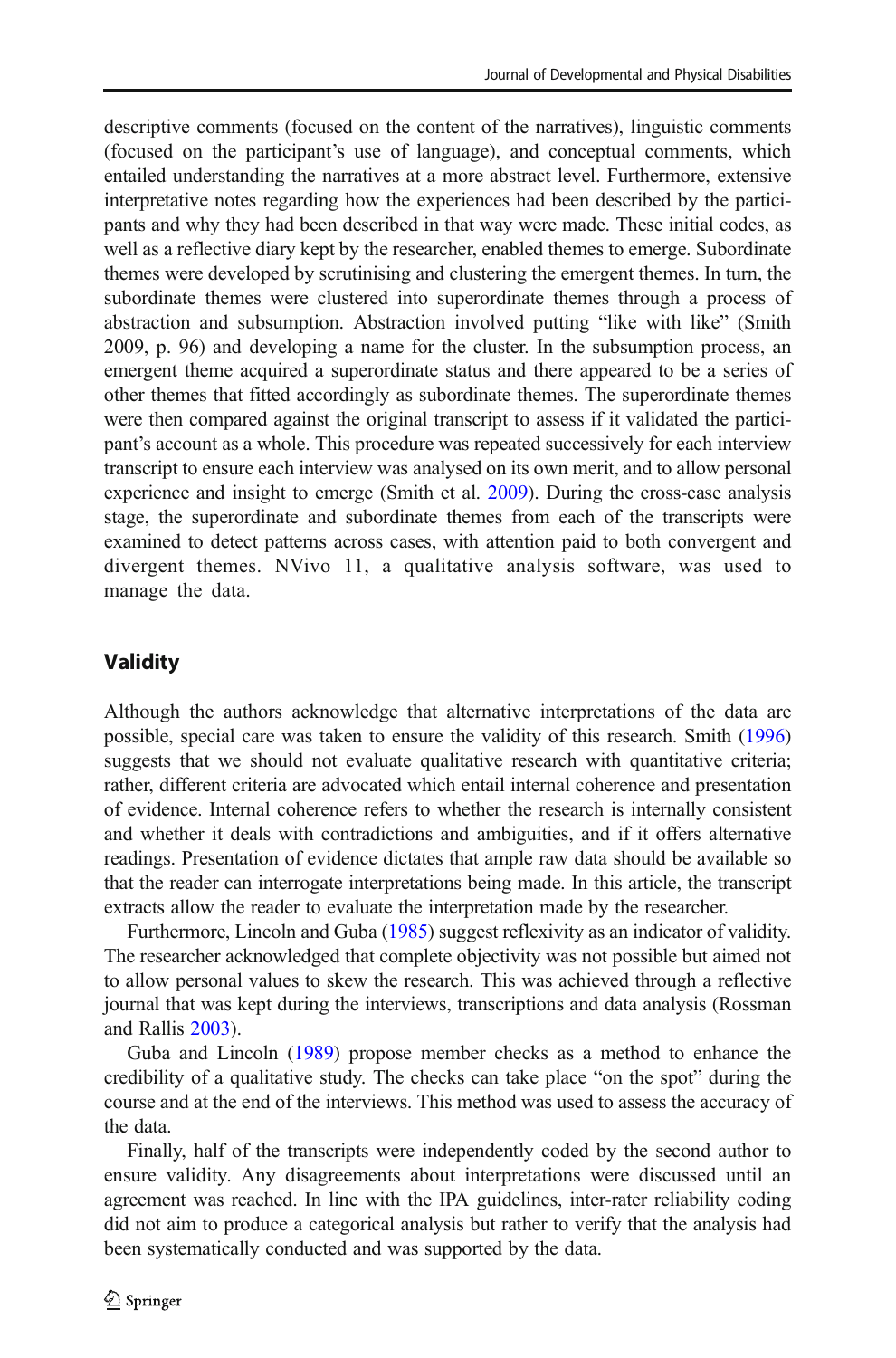#### **Results**

The delineated themes are presented and accompanied by substantive anonymous quotes from the participants, which have been unaltered by the authors to maintain the participants' authenticity. The quotes selected were evaluated as the most representative, and the ones that articulated and exemplified the core essence of the themes. They were also picked based on their efficiency to demonstrate both the variation and depth of a theme. Three dots indicate a pause in the participants'speech, empty square brackets indicate omitted or explanatory material. Identifying information is replaced within square brackets.

Three distinct yet interconnected superordinate themes emerged from the data analysis: "Incorporating Tourette's syndrome into self", "Interpersonal interaction" and "The solitude of Tourette's syndrome". Each of the superordinate themes comprised of at least two subordinate themes. All of the subordinate themes were evidenced with data from at least half of the participants in line with the recommendations of Smith et al. (2009). The recurrence of subordinate themes in at least half of cases was a way to enhance the validity of the findings.

#### Incorporating Tourette's Syndrome into Self

Two distinct and divergent groups were generated in relation to incorporating TS into self: individuals that had accepted their condition as part of their own identity and life, and were willing to work with it as opposed to against it; and those that felt inferior due to TS and were grieving the loss of normalcy. The former group described themselves in positive terms, contrasting acutely to the participants who felt that Tourette's had debilitating consequences for their sense of self. The latter group felt restricted by TS and were incapacitated by the stigma that the condition attracted, and were dissatisfied with their existence. Unlike those people who were living *with* Tourette's, this group was trying to live *through* Tourette's syndrome.

#### Living with Tourette's Syndrome

TS had become an indispensable part of the life and reality of this group. As Sacks (1995) had characteristically mentioned for the case study of the surgeon with the condition, which he so vividly described, TS no longer stood "next to, but conflated with the I" (p.73). They had grown to accept and reconcile with their differences. Thus, although the underlying awareness of TS remained, they were determined to live meaningful lives.

"Because Tourette's is me and I've obviously come to terms with it and, you know, I embrace it…and, you know, I've learned to accept that that's just me.... I don't know if embracing is the correct word...but, you know, I've learned to accept that as part of my...of who I am." (Participant 9)

Tourette's was viewed as another aspect of their identity that rendered them different to their peers but was not an all-encompassing identity. Thus, the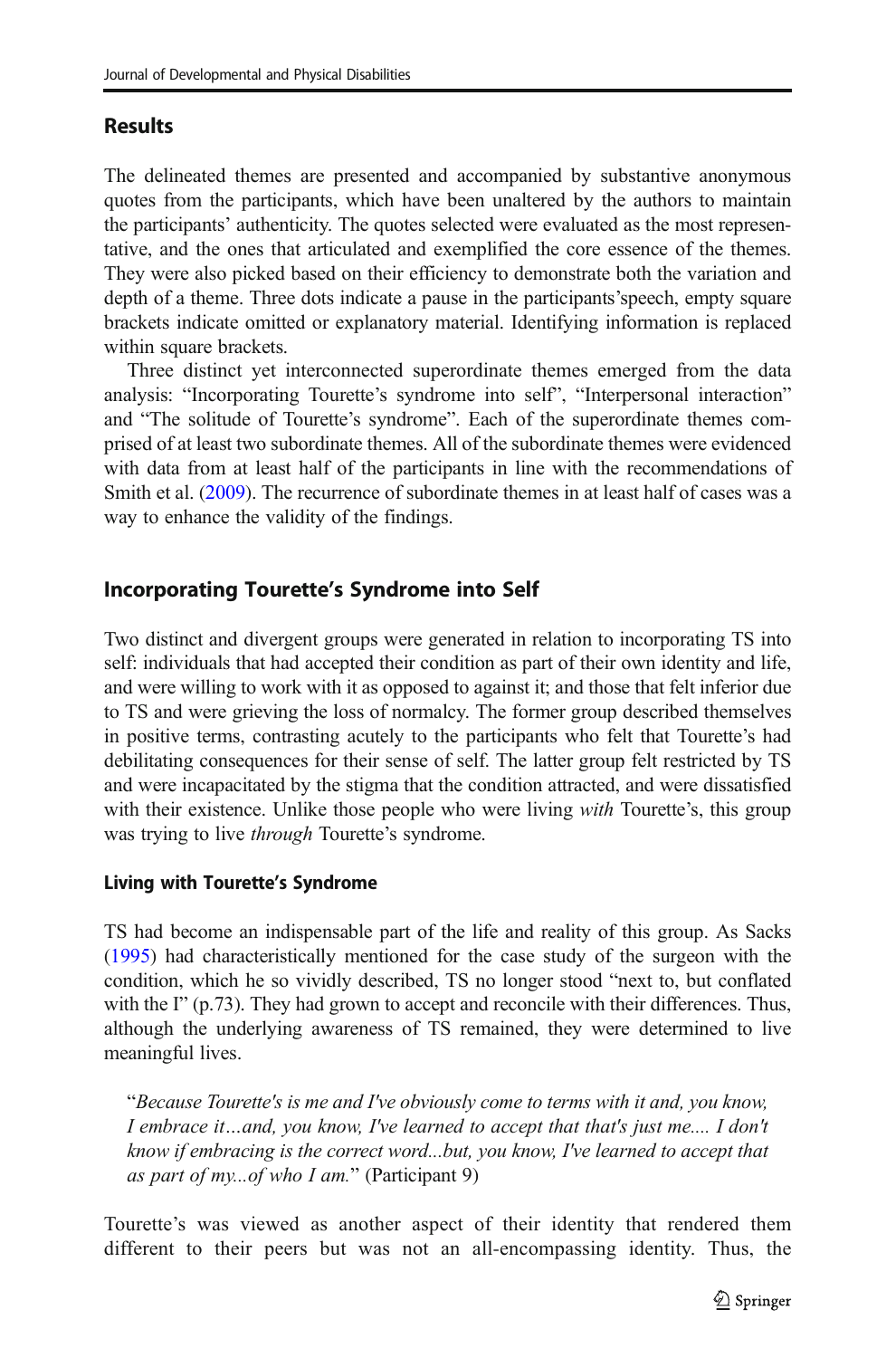stigma had not managed to become what Goffman (1963) termed as their 'master status' and did not deduce who they were to a label surrounding their Tourette's. Simultaneously, it was acknowledged that homogeneity was untenable and that every individual possesses attributes that renders them unique. In that sense, TS was no different to their peers' unique characteristics. Participant 8 characteristically mentioned:

"Everyone has an issue mentally or physically…so...it's just mine you can see them."

Participant 13 expressed a greater level of acceptance and presented TS as an attribute that did not fully define his identity or his life. He still viewed himself as a unique multidimensional person and was able to distinguish between his impairment and selfidentity:

"It's a small part of the whole. This is a small part of what you are. As much as, say, someone who picks their nose and then hides it behind the sofa or something. It is as much as that as one hobby. Humans can't be defined by just one aspect…a part, there are a lot of things about you. So, it's just a part of, not the defining whole"

The condition was never who one *was* but only something that a person *had*. In other words, the participants did not perceive Tourette's to be self-defining and did not internalise it as a salient part of their social identity. This was achieved by making social downward comparison, through focusing on other people with TS who were worse off than themselves (Festinger 1954). The comparison was usually done on dimensions of tic severity and achieving life goals. They were therefore inclined to see themselves in a positive light through a self-enhancing social comparison. This could be interpreted as an identity management strategy adopted in response to the stigma attached to TS.

"I think perhaps their level of Tourette's was much worse than me" (Participant 11)

"I consider myself quite lucky in a way because I'm able to carry on with most patterns with almost a life experience of it. I guess I feel comfortable with it, but maybe other people [with TS] are still trying to come to terms with it, or have it much worse and stuff" (Participant 12)

Some participants also believed that the condition had afforded them an opportunity for self-development and felt that it let them evoke a search for a greater meaning in their lives. By facing adversity, they had managed to become emotionally stronger and TS allowed them personal integration and growth.

"It sounds really cheesy, but I think it  $[TS]$  has made me a better person and it's made me want to help other people" (Participant 3)

"It actually gave me more focus to try and help those who do have it [worse than I do] which is what I want to do. But, also, it also kind of helped me get into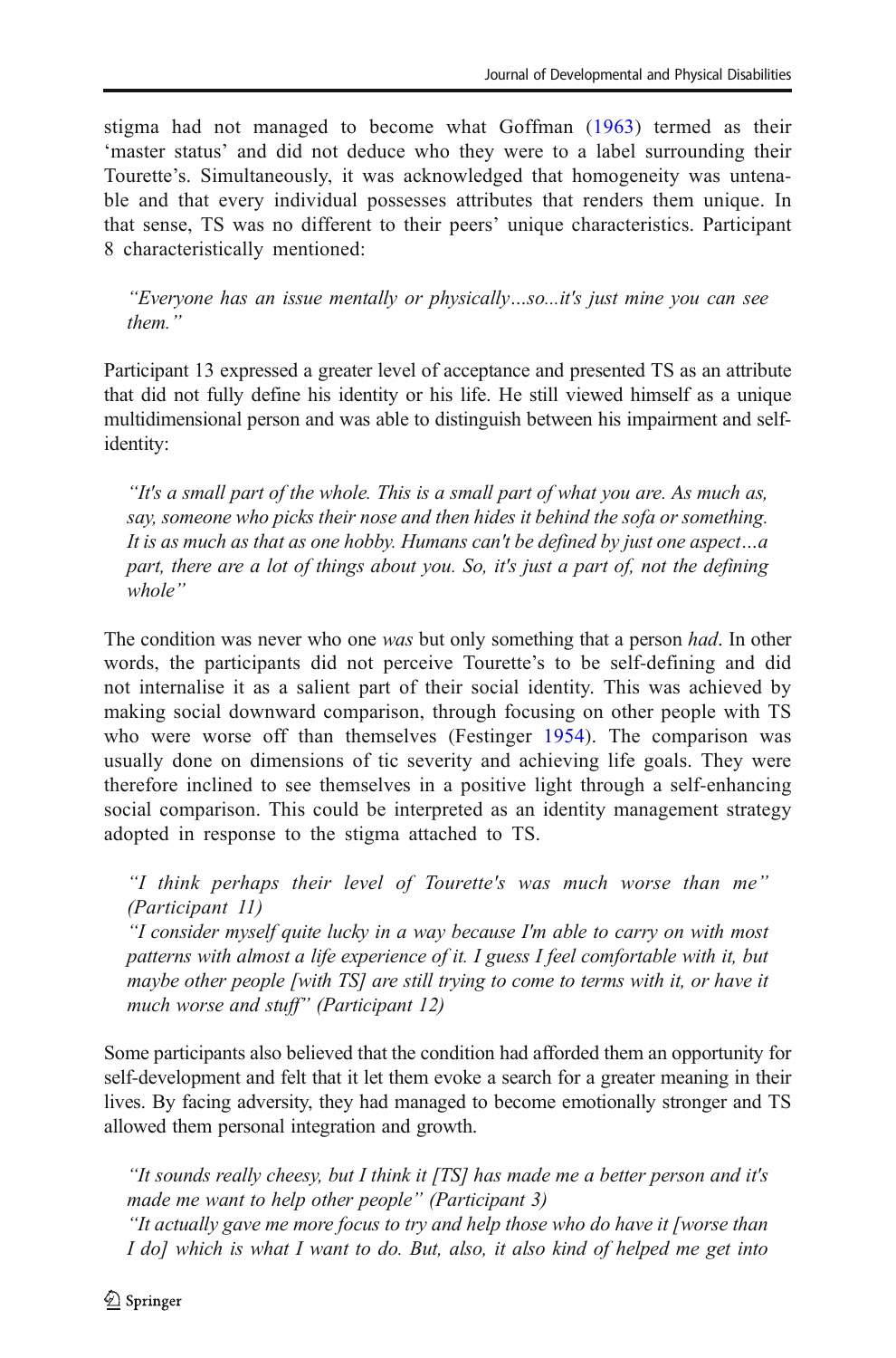support work to deal with people with learning disabilities. So, it enhanced my desire to do things like that" (Participant 13)

#### Living through Tourette's Syndrome

Individuals in this group talked at length about how TS had taken things away from them, assumed centrality in their lives, and defined their sense of self. A discourse of loss, disadvantage and anger was communicated by these adults who viewed TS as being in charge of their being. Most importantly however, TS deprived them of their normalcy. TS was an identity that they had not embraced and there was a clear dissonance between their preferred social identity and the persona that TS imposed on them. These interviewees were not living with the condition but 'trying to live through it.'

The participants descriptions of themselves and their Tourette's syndrome was characterised by negative valence notions of difference that held them back from achieving their life goals:

"I feel that my Tourette's prohibits me from doing so much. And I have so much to offer. But unfortunately, I can't do what I need to do because of my Tourette's." (Participant 7)

Participant 15 vividly described how TS had deprived him of normalcy while also revealing an underlying anxiety about how the condition left him vulnerable to external hostile judgement. There is a sharp distinction between other peoples' reality and his own in which he struggled with his condition in a personal and interpersonal level.

"It's a disorder that just makes me, separates me from the rest and in my eyes, it's quite a big distance, because I don't feel as though I can live a normal life most of the time with it. And it's not even just things that people can see on me when they first meet me. They are the things that happen behind closed doors that no one sees and only I see, or sometimes don't see."

The rejection of the TS-categorisation may also be due to the fact that participants belong to other significant groups to which they draw positive self-esteem from. The hypervisibility of Tourette's and the physical consequences of it made them want to dissociate themselves from it.

It's really not something I would like to have. I have a diagnosis for autism spectrum disorder and I'm quite…not proud of that, but I embraced it. But the tics, I do not like them. I feel very, very uncomfortable a lot of the time, I feel like I can't relax and the sensation just before, it makes me very, very uncomfortable. It drives me crazy. And I find it very embarrassing and I don't want the attention... (Participant 3)

In response to the TS stigma, many participants tried to conceal their spoiled identity (Goffman 1963) by trying to control their tics. This helped them maintain a socially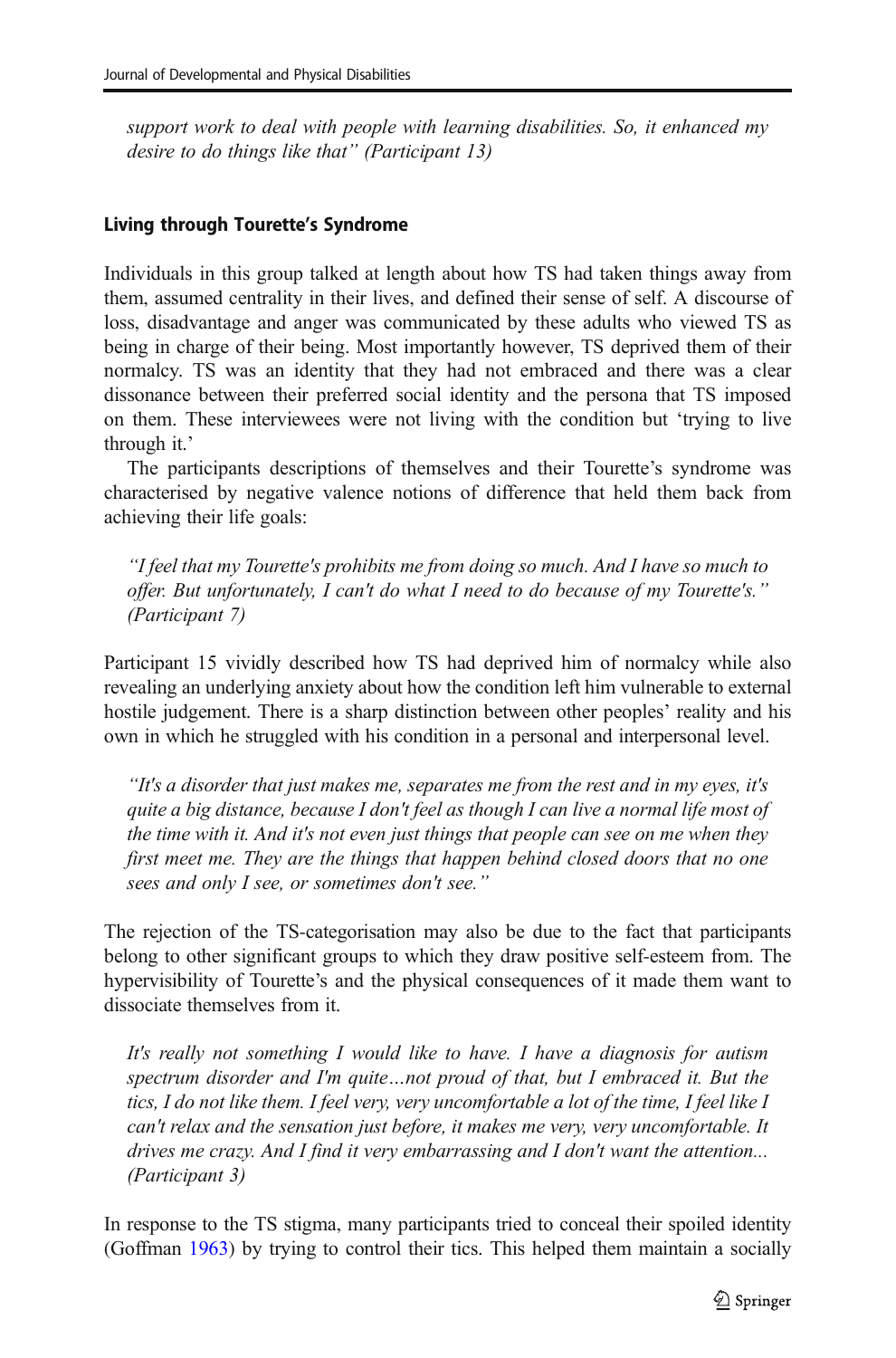desirable identity. In other words, due to their ability to control their symptomology, the boundaries of the TS group were viewed as permeable:

"I'm quite good at controlling it, I'm quite good at hiding it and getting out of situations…At the moment not a lot of people would necessary have seen it. Only people close to me or people that see me on a regular basis really" (Participant 4)

Medication (usually antipsychotic drugs also used to treat schizophrenia) was reported by participants as an effective means of concealing their tics. Nevertheless, most participants reported that the side effects of medication were distressing and deprived them of their personality:

"I lot of the medication that I've tried have just made me feel like rubbish. Like haloperidol...and that will make you feel like you're a zombie. I am naturally like a very lively, active person and they just make you feel like you've got no energy and you feel like...it's rubbish." (Participant 11)

In response to their spoiled identity, the participants also tried to overcompensate for their tics by bolstering other socially desirable aspects of themselves. This is a common strategy among members of stigmatised groups in order to maintain a positive selfimage and disprove stereotypes that are commonly linked to their social identity (Miller et al. 1995; Forrester-Jones and Barnes 2008). As participant 8 illustrates, having TS may mean working to standards that exceed conventional ones in order to win other people's respect, avoid prejudice and prove that they are as good as their non-TS peers.

"....if everyone's doing 100% I will do 130%. I am the one that does the most work, so...and that's always the case, cause if they're gonna get rid of anyone, they'll get rid of the person who twitches, cause he's, annoying."

Overexertion however, although effective temporarily, may "drain the individual's resources" (Miller and Major 2000) and ultimately have long-term negative effects on the individual's health.

The sense of loss was even more pertinent to the minority of participants who developed their symptoms at an older age (over 18 years old). These adults had to go through the process of biographical disruption and reconstruction (Bury 1982) as opposed to individuals who developed TS from an early age and therefore were socialised to their role from quite early on. They discussed a dichotomy between the 'old self' before the TS and the one after. The latter was infused with altered social relationships and altered visions for the future. They described their lives as going through a qualitative shift and their past happiness, normalcy, self-sufficiency was contradicted to their current situation:

"It has completely messed up my life to put it politely. If less severe, that would be difficult at times but at least I could still do things. I feel fortunate that when I was young I had no tics and for many years, they weren't severe enough to cause too many problems, but at this severity I struggle with it. So, I did have a busy life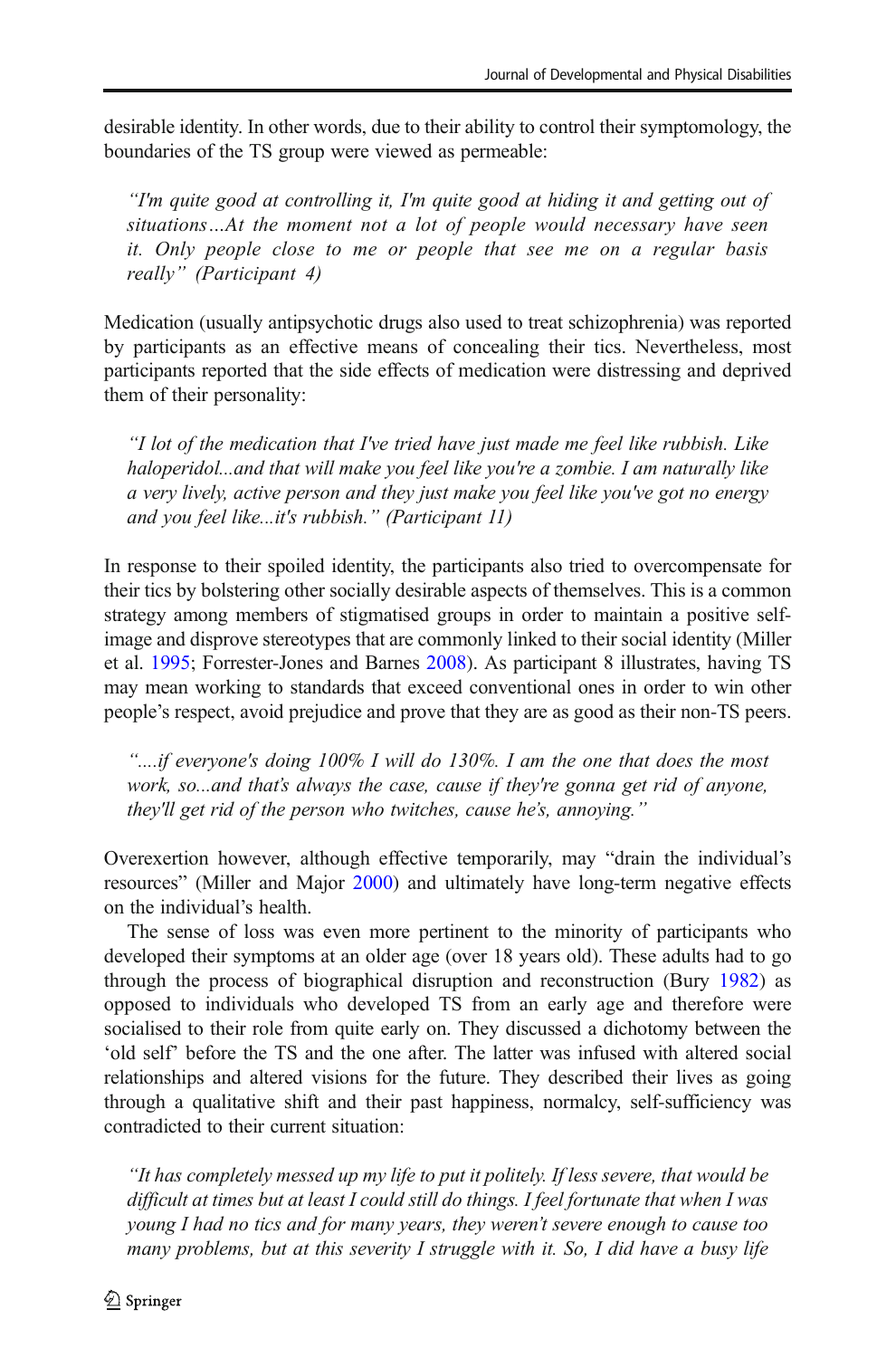back then, working hard but also having lots of fun, travelling all over the world." (Participant 14)

#### Interpersonal Interaction

In their accounts, the participants made extensive reference to social interactions they had throughout their lives and the subsequent impact these had on their self-esteem. Both negative and positive relationships were described.

#### Negative Social Interactions

Most of the interviewees described how their symptomology was discredited, commenting on the negative feedback from their parents, teachers and siblings as a regular occurrence since childhood. Their tics were dismissed as simply behavioural problems in the past, which led to negative judgement by others.

"They said  $\lceil$  doctors] that I was just playing up and that I was to be told off every time I twitch" (Participant 8)

Nearly all of the participants in the study reported some form of rejection or victimisation as a response to their condition and described the subsequent effect that had on their self-esteem. For some, victimisation and marginalisation was not only encountered within the realm of the public arena but also within their homes growing up. Family conflict and poor communication was narrated by many participants who felt criticised for their condition. They reported on how their families attributed blame to them, as well as a lack of parental understanding and acceptance. For some, this resulted in parents placing unreasonable demands on individuals with TS:

"My parents …they were horrible to me. They thought by telling me off or slapping me or whatever, punishment, you know, name calling…they thought that I would stop doing it. They thought it was something, you know, that could be stopped. So, ended up like watching television together and back in the days we had one television. So, I would have to sit behind the family, so they wouldn't get distracted. And they would humiliate me in public, you know, they would say stop being a monkey and then my sisters obviously because they were... they saw my parents having a go at me and bullying me for that they would do exactly the same" (Participant 9)

As is clear from most participants' accounts, the parents, due to their lack of awareness and understanding about the condition, assumed the role of what Schneider (2009) term as 'stigma coaches'. Thus, they taught their children that their tics represented an undesired differentness or a moral weight they had to carry. They solely focused on the restrictions faced by people with tics and coached them to conceal their condition from others. Similar to parents of people with intellectual disabilities, close family members of our participants were the key people in shaping their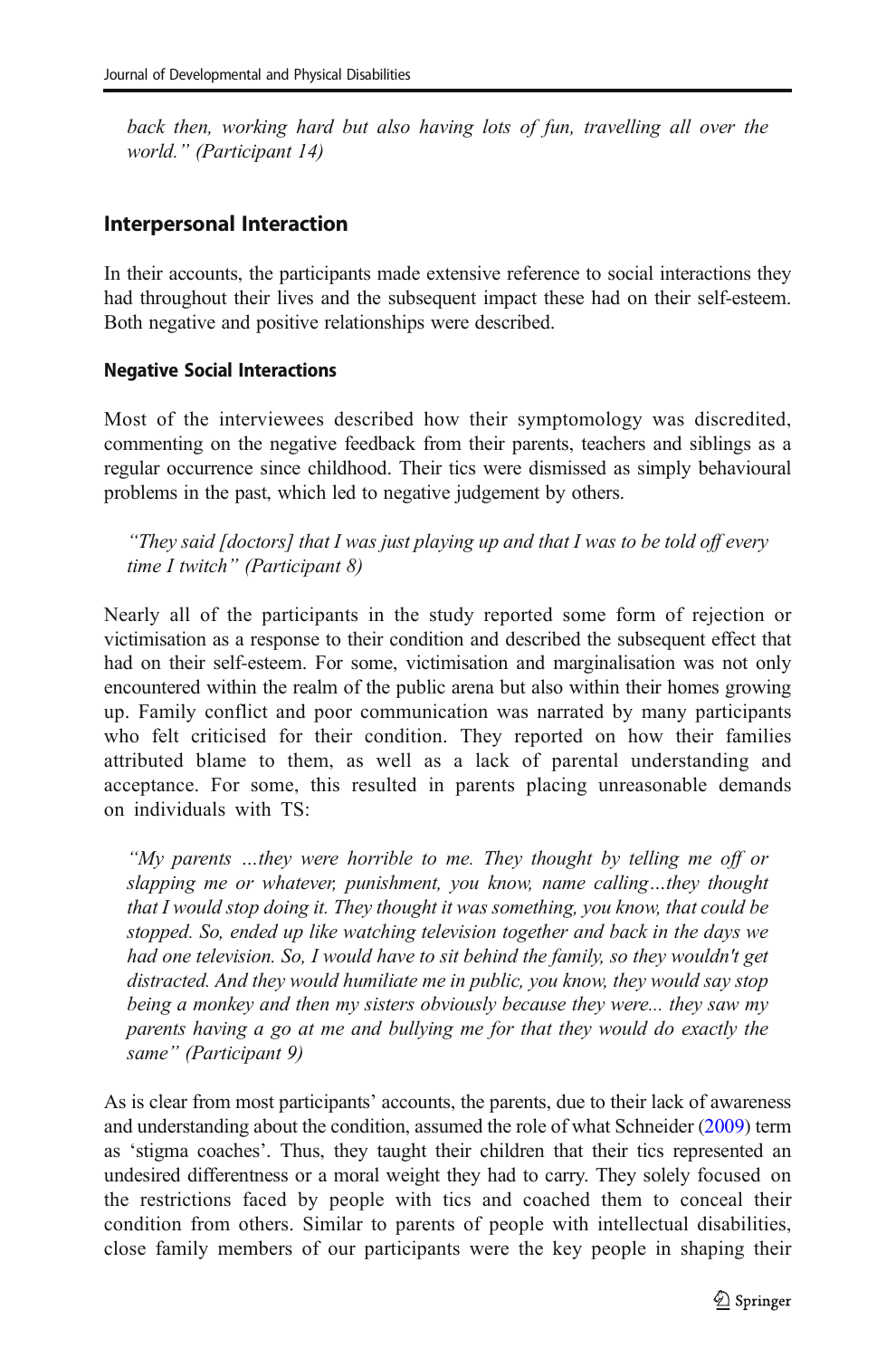identities and providing them with the social meaning that the condition bears (Todd and Shearn 1997).

Discrimination did not always manifest overtly but the participants also described subtle behaviours of the stigmatisers. They reported that people may respond to them with either superiority or excessive politeness.

"They [employers] kept looking at me and smiling, like I was a helpless puppy… I think they didn't mean any harm, but they were very patronising, surprised that I even had the qualifications to apply for the job" (Participant 1)

This phenomenon, which Link and Phelan (2014) term as "interaction discrimination", is parallel to racial microaggression. It has been attributed to less public tolerance of overt displays of prejudice. Thus, it is a form of subtle, unconscious and mostly unintentional degradation of a group in everyday interaction. Because they often occur outside the level of conscious awareness, well-intentioned individuals can engage in these biased acts without guilt or knowledge of their discriminatory actions (Sue 2003). Furthermore, the subtle tone of these interactions means that they are difficult to document and often dismissed and glossed over as being innocent and innocuous. However, they can have a detrimental impact on an individual's self-esteem.

Victimisation had led to the internalisation of the "socially odd" image that had been ascribed to them by the stigmatisers. Low self-confidence, poor self-esteem stemmed from these interactions and restricted them in their everyday life:

"I feel like really sort of embarrassed, almost ashamed. They made me feel it was my fault, that I was doing something wrong and it also kind of made me feel segregated, always...like I fit in a different box." (Participant 3)

Interviewees also indicated through their narratives how the aftermath of being victimised still manifested in their social relations. Participant 15 described a lingering internal fear of becoming a victim again.

"I don't want to bear the brunt of it, like I was when I was in school. It was a bad experience and I'm dead scared of that happening again."

The negative social interactions that the participants may have experienced could have a detrimental impact on the self-consciousness. Indeed, as Cooley (1922) mentioned in his looking-glass self-theory, "we live in the minds of others without knowing it" (p. 208). Therefore, receiving negative feedback could give rise to intense emotions of shame.

#### Supportive Relationships

Some participants described a supportive social network that provided a buffer against the outside world (Forrester-Jones and Grant 1997). Indeed, a non-judgemental and empathic group of friends was depicted that shielded them from negative experiences, discrimination and stigmatisation. Participants described finding acceptance in spite of a limiting condition, and they subsequently deepened relationships with those who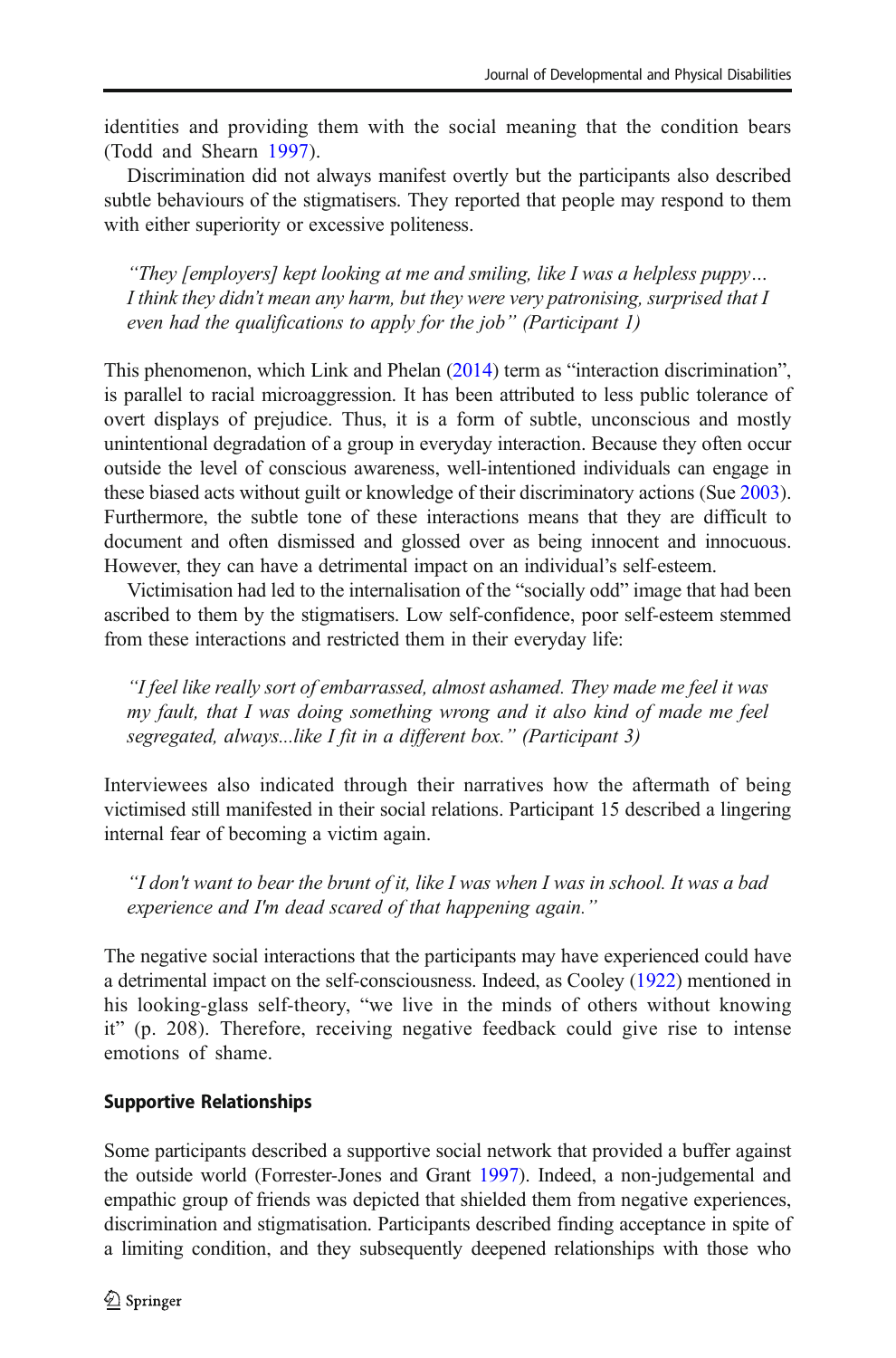provided such understanding. This social support advocated on their behalf when necessary.

"If I'm with my other friends with TS, I feel quite  $OK$  to tackle social situations and be myself." (Participant 4)

Other participants also described the moral, financial, practical and ethical support their significant others provided.

"One thing that my partner does that really helps actually is, one of my tics is whistling and for example if I start to whistle in public and I feel embarrassed he will whistle along with me. And then I don't do it alone." (Participant 2)

"If I'd had been single I think it would have been necessary [to apply for benefits] because, you know, I would have needed to have some money at the time" (Participant 3)

A participant identified their partner as their 'number One', indicating their supportive emotional role.

In the presence of those intimates, the participants could drop their mask and step out of character whilst their partners had access to what Goffman refers to as 'backstage' (1959), in which suppressed behaviours and the otherwise condoned upon tics could be expressed. These intimates represented the wise, the normal who could relate to the stigmatised individuals.

#### The Solitude of Tourette's Syndrome

This theme encapsulates the deeply isolating consequences of having TS as an adult. As participant 5 quite aptly mentioned "Tourette's is a lonely place". The participants described a feeling of loneliness that stemmed from being segregated from the normal, and a lack of understanding in society, but also emerged from self-isolation and social withdrawal to cope with enacted stigma. Lack of readily available support and resources for adults with Tourette's syndrome also contributed to their profound sense of social isolation.

#### Involuntary Isolation

Participants' childhood and adolescent memories of being singled out, victimised or mistreated because of their TS are particularly poignant examples of how involuntary isolation occurred.

"I was kept in the...I was hidden in the cupboards and the rooms. I was never taken out into public. I was even kept away from my own family except from my grandparents" (Participant 7)

Isolation also manifested by being ignored or overlooked in social settings.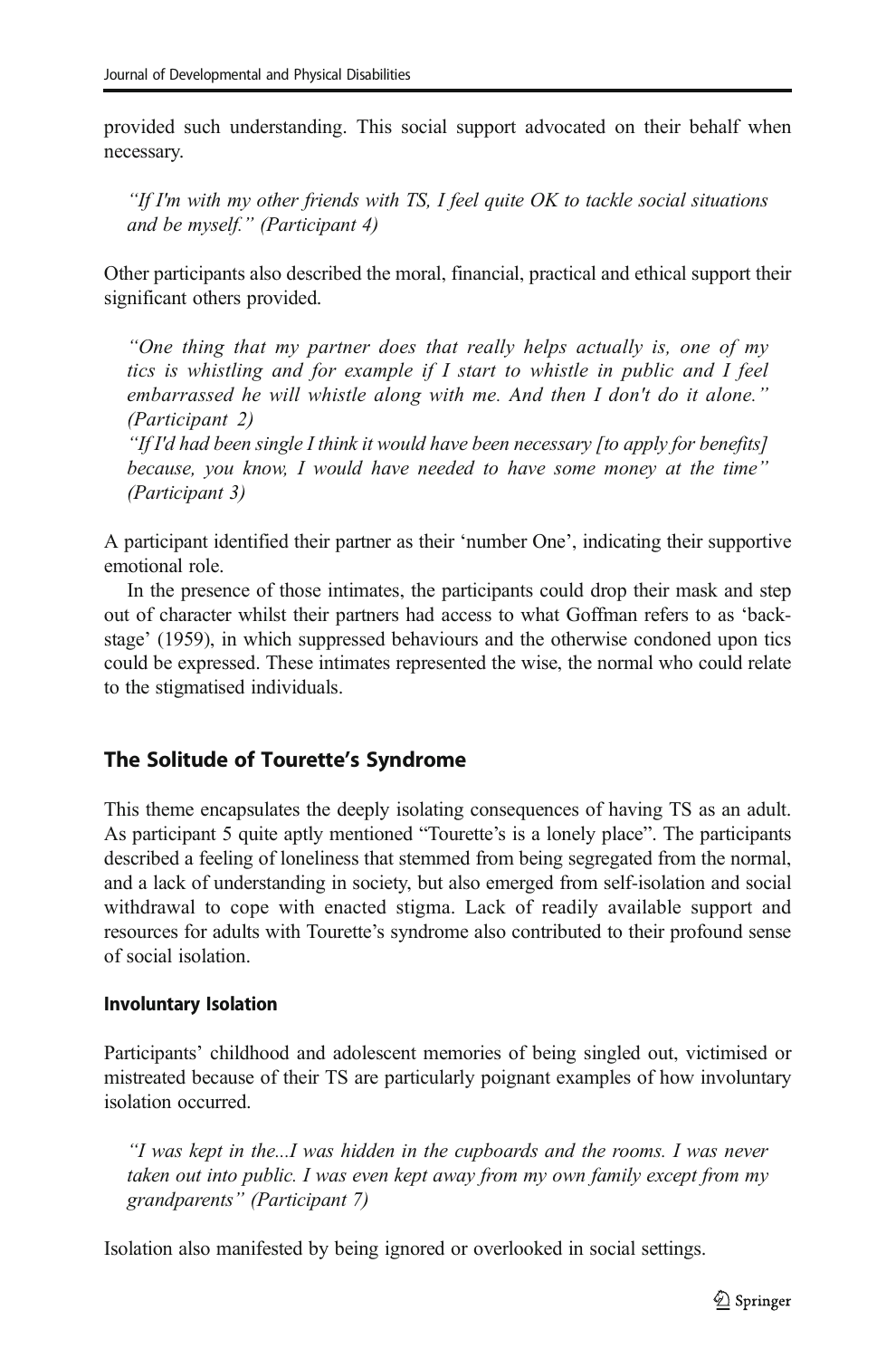"People either are rude to me or they ignore me. Often, often they speak to the social worker, and ignore me even if explained to them that I have TS, can understand and communicate via a speech device" (Participant 14)

The excerpt above indicates the social invisibility that this group might endure and a resulted feeling of isolation.

Segregation for people with TS was also implemented through excluding them from the workforce and therefore depriving them of the opportunity for full participation in the labour market. Participants described how, from their viewpoint, employees failed or refused to make reasonable adjustments which in turn inhibited them from becoming employed or sustaining a job.

"Imagine in pubs and working in a bar and stressful nights and stuff like that and you start ticking and people start asking questions, poking fun at you drunk, so, you know…And you try and speak to your employer about it...'I need to stop right now, I need to pull myself away or go home or something because it's gonna make me worse'. It's just a big blow down, it really is. And they don't understand that, and they don't care either and they don't believe they have to care" (Participant 14)

#### Social Identity Threat and Social Withdraw

Most interviewees expressed a concern about being devalued and discriminated against because of their tics, and being judged through the lens of a negative group stereotype. This fear, which may have been triggered by past incidents of stigma or even by anticipation or suspicion of prejudice, may lead to social identity threat (Steele et al. 2002). Indeed, social identity threat can be perceived as a "threat in the air" that stems from being aware about the negative collective representations of TS. Participant 15 explains:

"I try not to tic in front of them, I try to hide it the best way that I can. I just feel that way, that people judge and I can't escape that for some reason"

The above excerpt clearly illustrates the individual's concern about being judged solely based on their devalued identity and not on their individual merits or abilities.

In response to social identity threat, individuals in the study appeared to avoid situations that would expose them to the prejudice of others. Indeed, the majority of the participants believed that they would be devalued and rejected by others, causing them to withdraw socially:

…the tics really made me less likely to reach out socially. Well, to socialise at all or to seek out friends, cause I was worried about being the joke (Participant 3)

Social avoidance may be viewed as a protective strategy to tackle social exclusion and feelings of rejection. Some of the participants described the discomfort they felt when in the presence of others. In response to social identity threat, the participants preferred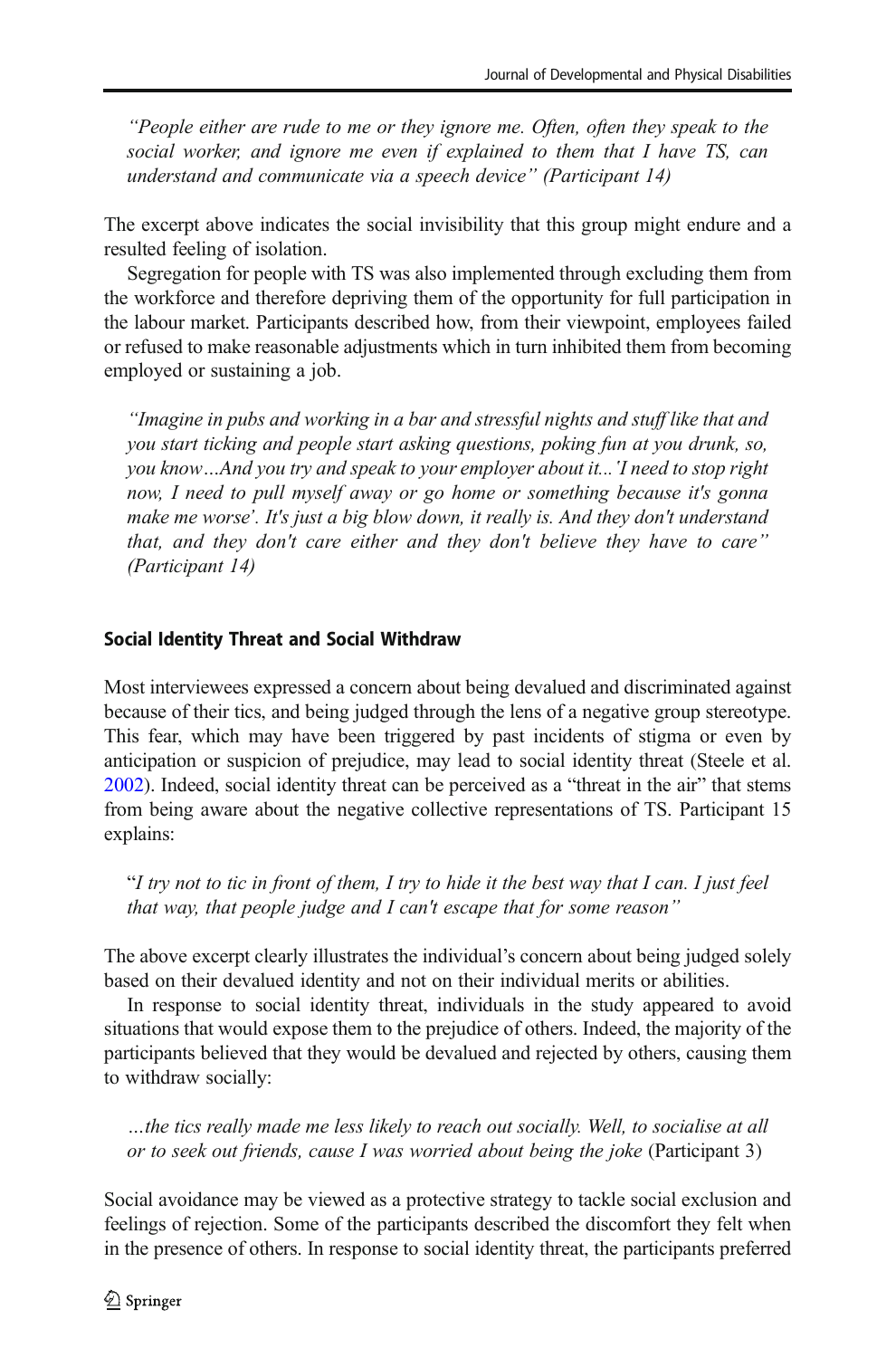to retreat into the company of a few selected friends who understood their condition. There was a clear avoidance of disclosure, anxiety about exposure and vigilance to others behaviour. Participants appeared to be troubled about others' reactions to their condition and this led them to actively avoid social interaction and self-isolate. As participant 10 explains, it appeared easier for her to withdraw from the public view than to rely on the understanding of others:

"Well, as a direct result of Tourette's I have social phobia, social anxiety. So I don't really integrate with people very well. It's embarrassing...that's why I tend to stay away from people, because I'm more consciously aware all the time that… not wanting to tic in front of people because people will not really know what's going on and it's just...it's humiliating. It's just...I'll go for avoidance rather than, you know, tackle it head on."

"I'd rather stay at home and not put myself in situations with other people. I definitely don't go to many, like, social events or I hate meetings" (Participant 4)

This is in accordance with Goffman (1963), who argued that stigmatised individuals begin to self-isolate because society fails to grant them the respect they anticipate.

"Maybe I would hold off on doing certain things or being in certain places because of my Tourette's or fit in certain places to avoid attention or distract other people. Like for instance cinema I would get the back seat." (Participant 9)

In this study, participants' responses to discrimination served to further socially isolate them, and in turn, perpetuate the cycle of stigma.

#### Lack of Resources for Adults with Tourette's Syndrome

Many participants pointed out that there was a lack of social resources for adults with Tourette's syndrome. Although they maintained that social and emotional support was available for children with TS and their parents, resources for adults were limited and could not be easily accessed. Whilst TS is not a condition restricted to childhood, the participants asserted that there was no continuity of care and that individuals with TS were at a high risk of failing to transition successfully to adult services.

"At the age of 16, I was just pushed over the edge and told to get on with life. I've not had any inquiries or contact from anyone regarding it…since the age of 16. That was it. That was the end of my care as far as anyone was concerned" (Participant 15)

In addition, participants felt that their social support needs were not adequately addressed. They did not have access to support groups that were specifically for adults with TS, and subsequently, rarely had the chance to meet and befriend other adults with the same condition who might have lived through similar experiences and might be able to provide them with information about the condition. In other words, they had no opportunity to meet what Goffman (1963) refers to as "own", stigmatised individuals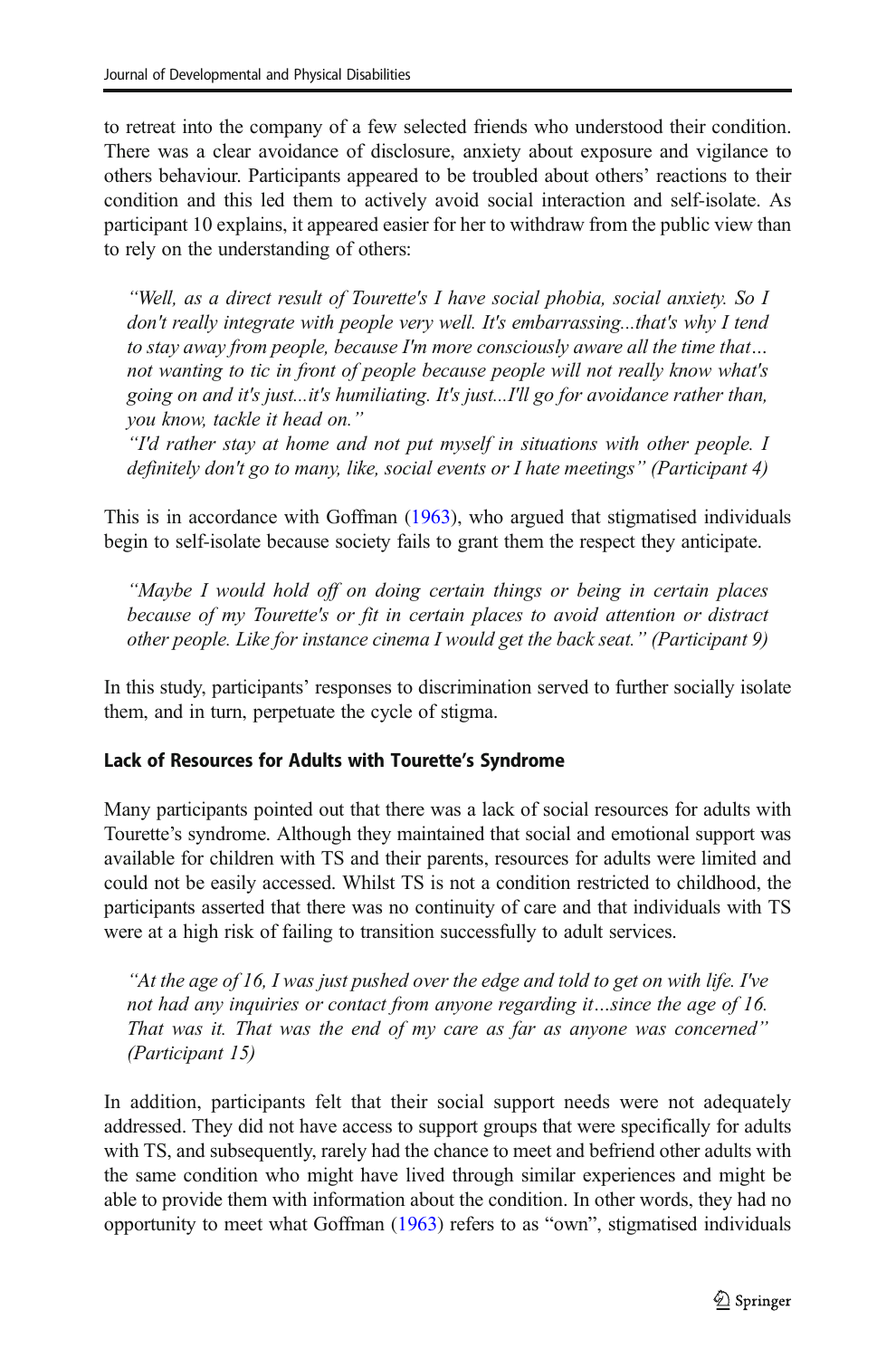who share a particular devaluation and are able to comfort others who have the same identity. Participant 9 clearly pointed out:

"A lot of information they [relevant organisations] were providing was mainly geared towards children with Tourette's syndrome and parents that have children that have Tourette's. And there was not much for adults, so I have to say...I had to figure out a lot of things all by myself"

Many of the participants maintained that access to an adult group would decrease their sense of isolation, would allow them to be part of a community, and give them a sense of belonging, a sense of safety and unconditional acceptance. Furthermore, it would give them a platform where they could freely discuss their condition, their feelings and strategies to cope with TS.

"..although, well it's nice to be unique, I would always like somewhat, you know, a group of people, or someone I can talk to about, you know, or associate with and I feel I'm like...I'm part of something almost." (Participant 13)

#### **Discussion**

The study investigated a group of adults' experiences of living with TS and how the condition had impacted their social identity and sense of self. Qualitative methodologies and, more specifically IPA, enable stories to be told directly from the people who have had the experiences and gain insights into some of their perceptions, something that has previously been lacking in this particular field.

In relation to exploring the lived experience of adults with TS, our study indicated that the participants encountered both supportive and unsupportive social relationships as a response to their condition. However, the participants felt that the social stigma linked to the condition isolated them. In addition, the fear of being discriminated against caused them to withdraw from social interaction. In relation to social-identity, our findings suggest that the "TS-identity" and group membership had been rejected by most participants.

#### Self- Identity and Tourette's Syndrome

Our study suggests that individuals with TS tend to incorporate the condition into their identity in two ways: by trying to work with it and minimise its influence in their lives, or by working against it. The former group had accepted TS and had learned to live with it; it was inconsequential to their self-identity and not central to their self-concept. This was mainly due to the fact that these participants perceived the differences between other people with TS and themselves as more salient than the differences to individuals who did not have TS and were members of other groups. Indeed, as is evident from the findings, participants with TS that had accepted their status were keen to make self-enhancing downward comparison to other individuals that had TS (Wills 1981; Monteleone and Forrester- Jones 2017). They compared themselves to individuals that had more pronounced or severe symptomology and therefore viewed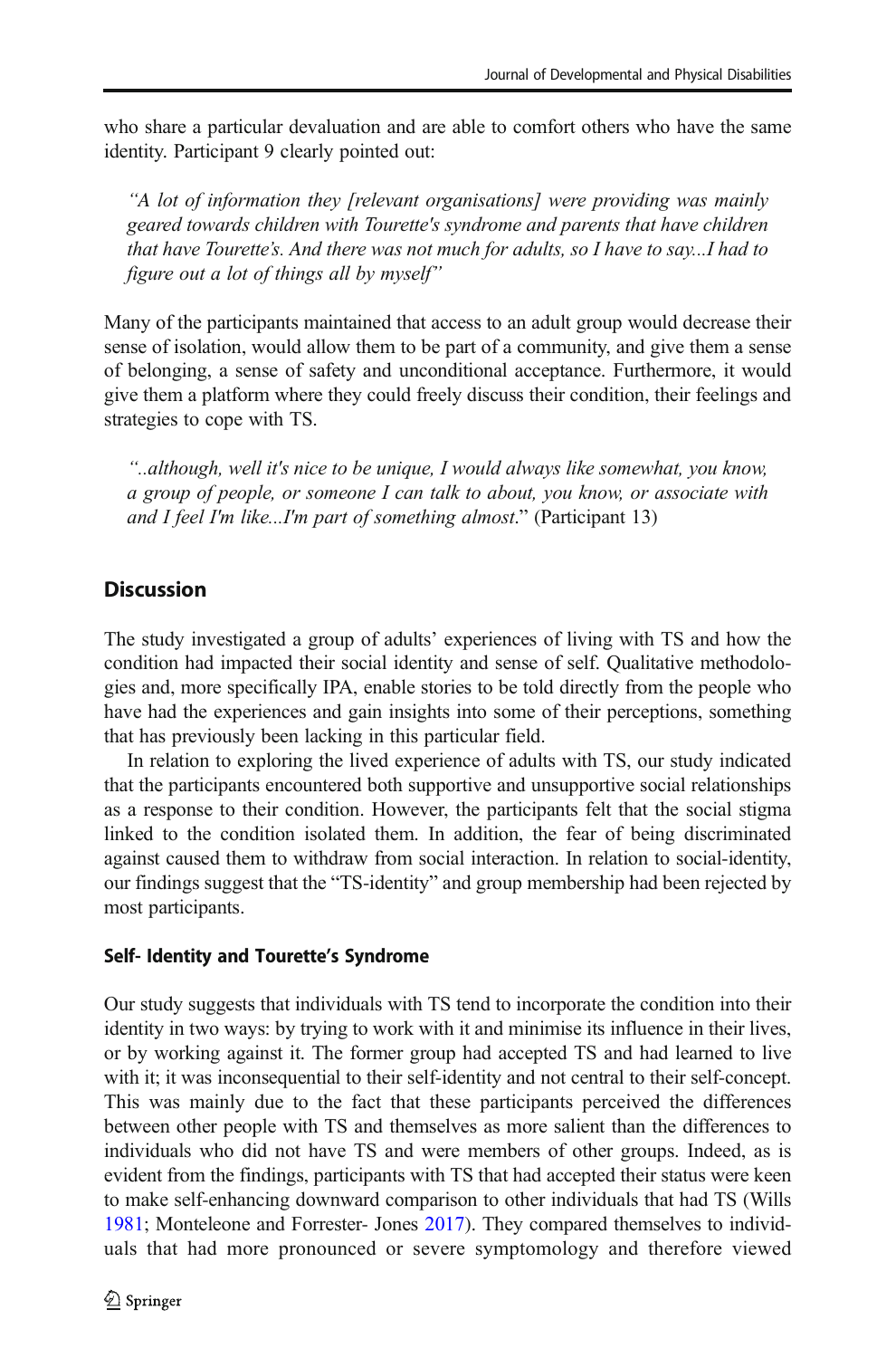themselves as occupying a more favourable position than less fortunate others with TS. By focusing on similarities with outgroup members and on the differences with ingroup members, their "TS identity" was not considered salient and was not integrated in their self-concept (Turner and Tajfel 1982).

The group working against the condition described feelings of difference as being central to their understanding of TS and wanted to distance themselves from the condition. With little or no positive representations of individuals with TS, it is not surprising that many participants reported emotional difficulties in their identity construction. In both groups, the participants did not view TS as a dominant identity characteristic.

#### Social Identity and Tourette's Stigma

As is clear from the data, the participants did not embrace TS as a positive social identity and distinguish themselves from other people with the same condition. They refused to view TS as a valid identity mainly due to the stigma associated with the condition. Rejecting or denying group membership is a common mechanism for people that belong to stigmatised groups in order to avoid prejudice (Finlay and Lyons 2005; Meisenback 2010).

#### Stigma Derived from Group Membership

Stigmatisation and devaluation, as a result of their condition, was prominent in the participants' narratives in relation to social interaction. In many descriptions, the home was a key site, where rejection or the fear of bullying was a regular part of life. These findings resonate with previous literature in which parents of individuals with TS tried to discipline their children, sometimes even by using violence due to their lack of understanding about the condition (Khoury 2010). It is therefore important for professionals not to solely concentrate on ameliorating the tics of the affected person but also to provide support for the whole family. Delivering psychoeducation to parents in order to manage their child's symptoms is of great importance since it can endorse positive attitudes and healthy interactions within the family (Himle et al. 2018). Frictions with parents and siblings of an individual with TS suggests that the impact of TS extend beyond the individual and may affect family functioning.

Apart from overt discrimination, a subtle demeaning message was communicated to people with TS due to less public tolerance of overt displays of prejudice. Because of its convert nature, it can be misrecognised as an innocent and trivial act. Nevertheless, it is common towards stigmatised groups and it can lead to a sense of heightened helplessness for these individuals, denying them their privacy, identity or disability experience (Sue 2010). Future research should therefore further explore how microaggression is applied to individuals with TS and how it could be ameliorated through relevant interventions.

#### Defensive Behavioural Strategies to Cope with the Stigma of Tourette's Syndrome

The findings of the study indicate that the participants may be vulnerable to experiencing social identity threat. Thus, due to being aware that TS is a culturally devalued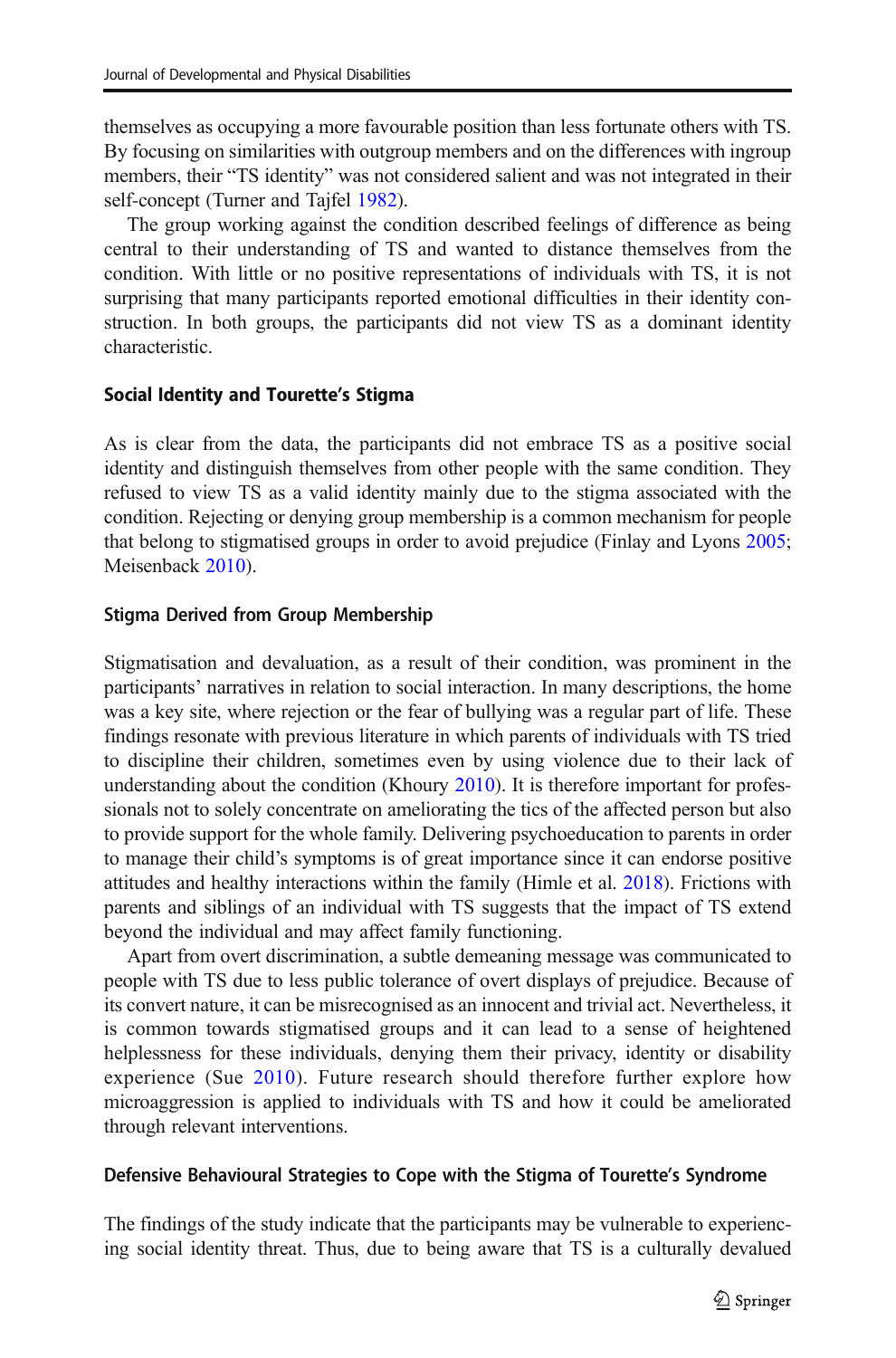condition, adults with TS may anticipate discrimination. This fear could arise in response to previously experienced incidents of stigma but also from the anticipation of being devalued. The participants' reaction to the threat of being rejected or devalued was to minimise the situations that could expose them to the prejudice of nonstigmatised others in public. This is considered a defensive behavioural coping strategy and it may serve as an adaptive mechanism insofar as it reduces distress and limits exposure to discrimination (Ilic et al. 2014). However, social withdraw also means one may have to rely less on their dwindling social resources and limit the diversity of their social network. Studies suggest that limiting one's social interaction leads to poor mental health and ultimately a diminished quality of life (Miller and Kaiser 2001). It also prevents adapting to stigma stressors and bolsters the feeling of inferiority. Indeed, the study indicated that most of the participants had a small, core network comprising of relatives, close friends or romantic partners that provided social support and were very involved in their everyday life. They provided a social safety net, helped them manage TS and reduce its fallout. However, their social networks were mostly lacking of peripheral (weak) ties due to stigmatisation and social withdraw. Weak ties are unstable and sparse but nevertheless enhance the quality of life of an individual, help their social integration, and mitigate loneliness (Fingerman 2009). Furthermore, they can provide a diverse viewpoint, useful information and offer greater objectivity resulting from less emotional attachment between the members.

Another defensive behavioural strategy that the participants used in order to avoid the stigma experience is overcompensating. To enhance their social desirability, they excerpted more effort than non-stigmatised individuals and believed that they had to work harder in order to receive the same evaluations as them and strive to be successful.

Many adults with TS in this study wanted to maintain a socially desirable identity by suppressing the tics and concealing their group membership, or by avoiding social interaction. They therefore believed that they could move from their stigmatised and devalued status and escape the discrimination their group may face by "passing" as normal. It is common for members of stigmatised groups to disidentify with their counterparts and align their behaviour with the non-devalued community as a means of coping with stigma (Tajfel and Turner 1979). For example, the study of Crabtree et al. (2010) illustrated how individuals with mental illness might distance themselves from the stigmatised group to avoid negative consequences for their self-esteem. However, tic suppression has been reported to be a distracting, demanding and attentionconsuming task that can create post-suppression discomfort and it is often of limited duration (Cutler et al. 2009; Matsuda et al. 2016). A substantive amount of literature also suggests that identity-concealment may lead to worse mental health outcomes, including greater levels of anxiety, depression and lower selfesteem (see Quinn et al. 2014).

As is evident, the techniques the participants used to tackle stigma were nonassertive, in the sense that that they did not directly address discrimination but avoided it, were overcompensatory in order to escape from it, or were geared to concealment of identity (Chung et al. 2009). Individuals were internally coping with prejudice and, as they identified the problem within themselves, were apologetic about it. Defensive and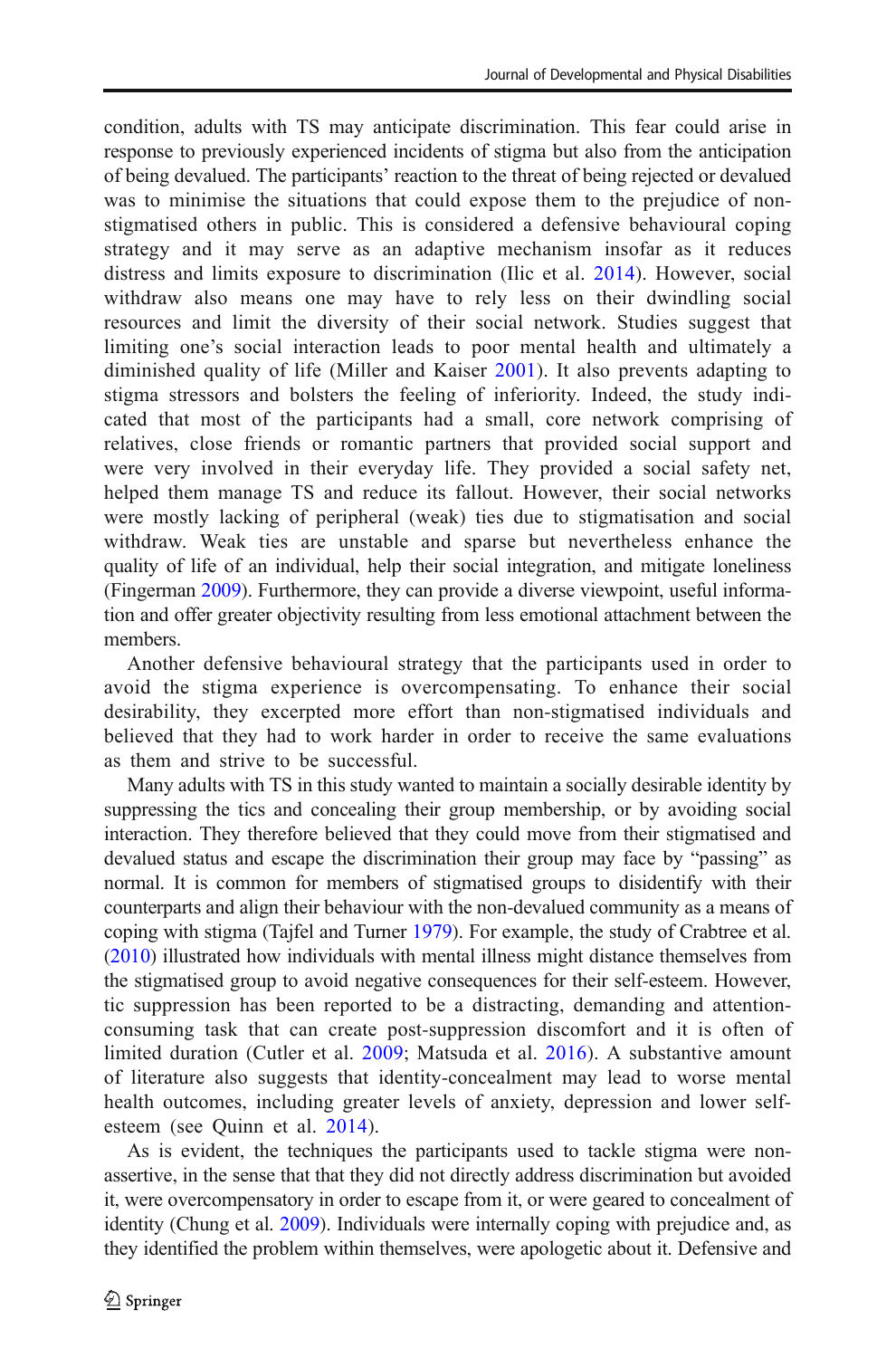self-directed strategies to avoid or mitigate the impact of discrimination is common among stigmatised groups (Major and Schmader 2018). This is done by stigmatised individuals accepting the devaluation directed at them and finding ways to carry on without affecting the mainstream culture. There is evidence to suggest that this coping mechanism may impair an individual's self-concept because it inadvertently limits social opportunities and induces psychological distress on the stigmatised and ultimately exacerbate the harmful effect of stigma (Link et al. 1991). Nevertheless, future studies need to assess the effects of these strategies on the well-being and self-concept of adults with TS.

The defensive mechanisms that the participants adopted also reveal selfstigma. Indeed, common expressions of self-stigma include feelings of shame, which reveal that the participants endorsed cultural stereotypes in relation to TS, considered that these applied to them, and believed that they would be devalued. Therefore, more interventions need to be developed to eliminate selfstigma among adults with TS.

#### Dissociating oneself from People with Tourette's Syndrome

None of the participants in the group tried to counteract the discrimination of TS by increasing identification with the TS group. According to the rejection-identification model, stigmatised individuals can attenuate the negative effects of discrimination and maintain their psychological well-being and self-esteem by enhancing their group identity (Branscombe et al. 1999). The participants' decision to distance themselves from the stigmatised group may be due to the fact that they were not aware of adult specific Tourette's support groups which prevented individuals to identify with groups whose members share the same devalued status of TS. Thus, participants had no groupbased buffer against the negative effects of belonging to a stigmatised group, which a support group could potentially offer. Indeed, support groups could help increase group identification and cohesion, help build a sense of pride for individuals with TS and help them engage in collective action against discrimination. The participants of the study pointed out the need for better resources for adults with Tourette's syndrome, and suggested that adult specific Tourette's support groups could forge a unique sense of community and unconditional acceptance between members with commonalities. They also maintained that their sense of isolation and rejection could be ameliorated in a TS community for adults that would foster feelings of belonging among their members. Previous research on the benefits of support groups in coping with stigmatised conditions highlight the importance of providing a safe space where individuals could express their fears, and receive support and advice (Crabtree et al. 2010). Support groups have also been acknowledged as sites of unique reciprocity and mutuality that could facilitate expansion of social networks and understanding of self.

The fact that a collective voice has not been formed also has implications for the self-advocacy movement. Indeed, there appears to be a lack of self-advocacy groups in relation to TS, and protest against discrimination is still individual and disorganised. Research suggests that membership of these groups can provide an opportunity for empowerment, counterbalance some of the negativity derived from stigma and ultimately can promote changes in society as a whole (Anderson and Bigby 2017).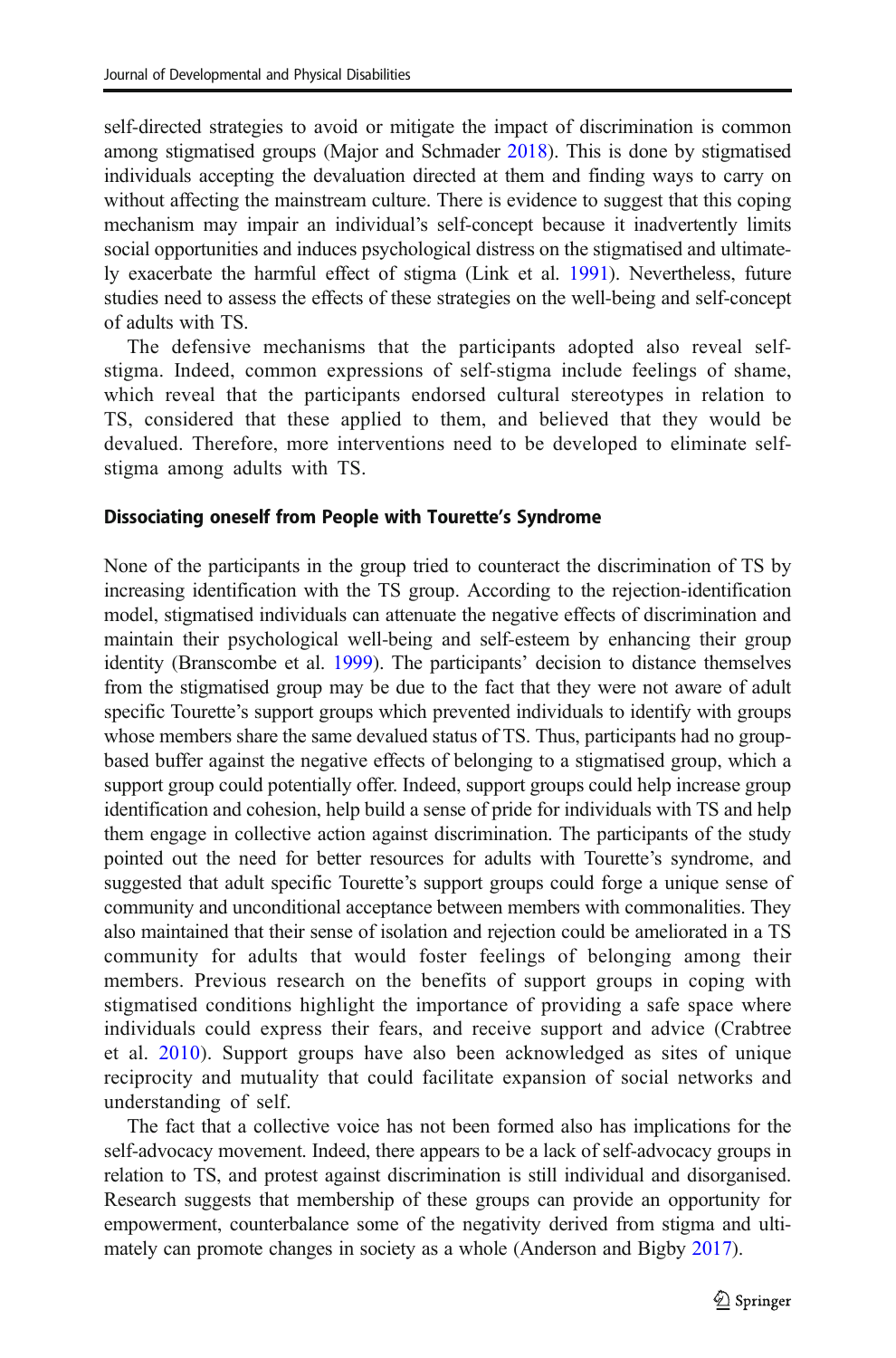#### Limitations

The findings of this study must be considered in the light of a number of methodological limitations. The majority of the interviews were conducted over the telephone or by email. Previous literature has pointed out the methodological limitations of conducting semi-structured qualitative interviews by telephone (e.g., inability to 'read' the participants' visual cues, poorer rapport with interviewees) and asserted that it might not be an appropriate medium on which to ask sensitive questions. Nonetheless, in comparison to face-to-face interviews, telephone interviews are less intrusive for participants with TS, allowing increased privacy, that could result in a more enhanced interviewer-interviewee relationship – both elements important to generating rich qualitative data. They are also more pragmatic and allow participants that live far away and those with mobility difficulties to take part in research (Holt 2010). Finally, they have been used successfully in IPA research in the past (Reilly et al. 2008). Respectively, the use of e-mail interviews has been found to be a particularly effective method of including persons with disabilities in the research process who might not otherwise be willing to participate (Murray and Sixsmith 1998).

The sample of adults with TS were a heterogeneous group. IPA aims to recruit a homogeneous sample and, although this was our initial intention, there was a variation of years of lived experiences and severity of symptomology as well as co-morbidities. Participants had been living with the condition for varying amounts of years and two individuals had developed tics after entering into adulthood. Following analysis, it became apparent that there was a qualitative difference in the psychological impact of TS based on the participants' severity of symptomology and age of onset.

Participants' diagnosis were not confirmed by accessing medical notes and information regarding their TS was obtained solely by self-report. Furthermore, two of the participants did not fit into DSM's (Diagnostic and Statistical Manual of Mental Disorders) stringent diagnostic criteria, which stipulate 18 as the upper age of onset (American Psychiatric Association 2013). Yet, in ICD-10 (World Health Organization and WHO 1992), which is most commonly used in the UK, there is no specific criteria that exclude de novo adult onset tic disorder from being characterised as TS.

Although there is a male preponderance of TS among children and adolescents, among adults, the male preponderance has been found to be less pronounced, with women representing up to 35% of the population (Freeman et al. 2000). This suggests that the female population in this study was underrepresented. Nevertheless, the experiences of women appeared to be in alignment with the male ones.

In relation to the first author's variables, her experience as a Support Group facilitator for people with TS may have affected the interview schedule and the subsequent analysis. Yet, her previous interaction with people with TS might have also helped her find nuances and enabled in-depth understanding that may have been impossible in the absence of these experiences. Nevertheless, none of the researchers experienced TS themselves and this realisation made them more diligent in the data analysis process and heightened their awareness of potential biases (Pillow 2003) with steps taken to resolve these risks.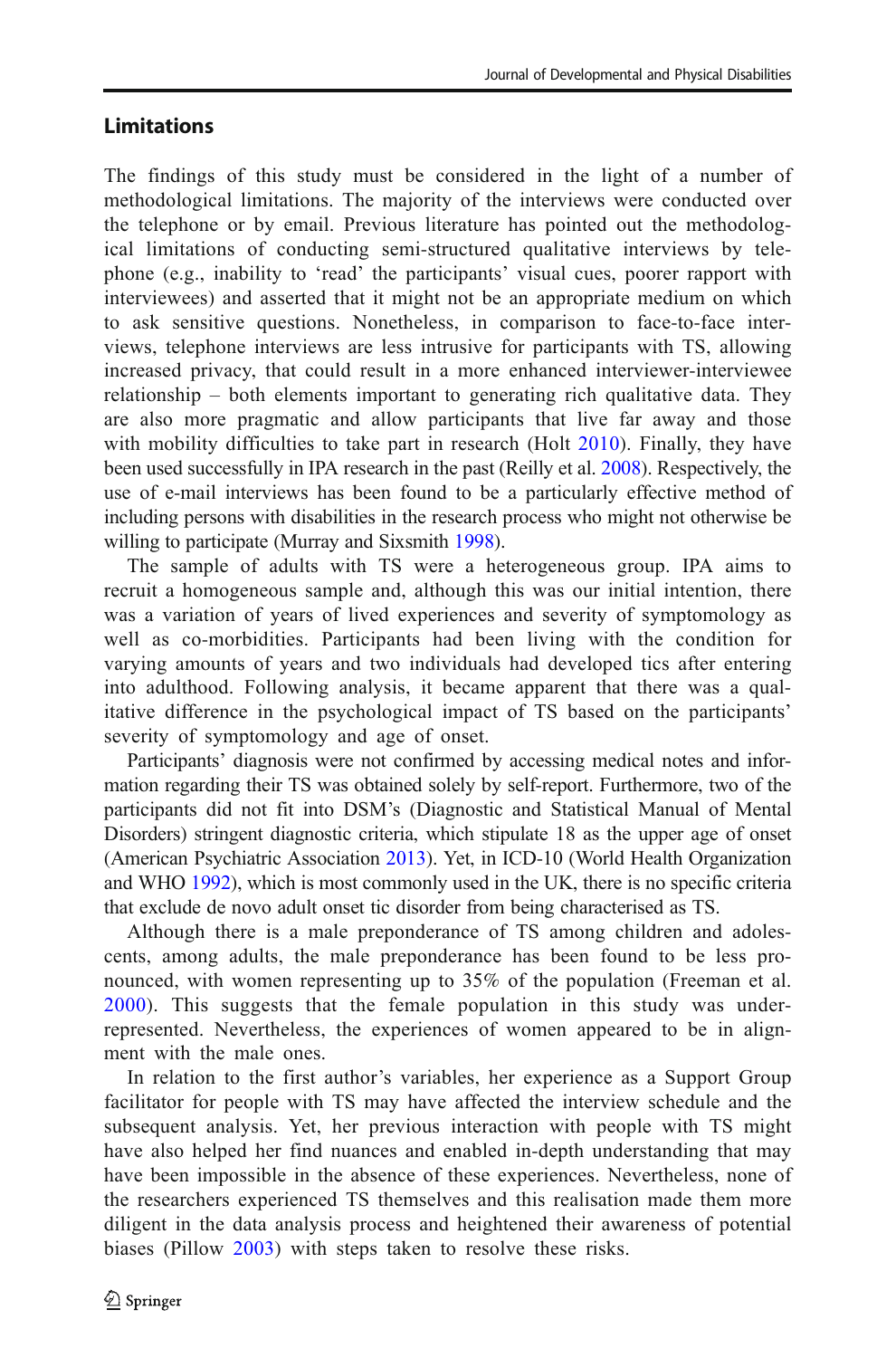#### Conclusions and Recommendations

The themes that were generated highlight the multidimensional experience of having TS as an adult for the participants of this study. Rather than simply a neurodevelopmental impairment, TS is clearly a social condition that can also be laden with a sense of shame and loss. As this was the first study of its kind, the importance of the findings has international implications that exceed the UK borders and knowledge gained from it should help to inform healthcare professionals about the complexity of having TS as an adult and enable more effective engagement with this population. Indeed, understanding the difficulties adults with TS face in their everyday life can help clinicians as well as social care practitioners develop and support effective coping strategies that extend beyond simply minimising the tic severity. The condition, therefore, should be approached more comprehensively. Clinicians should be aware that adults with TS might invest significant energy into trying to conceal their tics. This 'camouflaging' could have detrimental effects on their psychological well-being as seen in other populations (see Cage and Troxell-Whitman 2019). Clinical approaches should aim to facilitate the development of positive Tourette's identity and focus on the positive traits associated with the condition. Due to the stigma attached to TS, individuals with the condition should be offered psychoeducation/supportive therapy to educate them about TS, as well reduce their anxiety and enhance their self-efficiency. Self-stigma can also be ameliorated through therapeutic interventions such as cognitive behavioural approaches, which can be effective in challenging irrational selfstigmatising beliefs, and replacing them with more rational and positive beliefs (Lucksted et al. 2011). However, the general public should also be approached to ameliorate social stigma. Anti-stigma interventions that aim to combat TSdiscrimination and prejudice should be used to educate and raise awareness about the condition. Social care policy has hitherto been almost silent on the topic of TS and future research should place the onus on understanding the social care needs of adults with TS. Given the complexity of experience of TS that this study has unearthed, it is perhaps time for more nuanced policies to be written. The right not to be discriminated against, as well as access to health and social care are some of the rights that might be violated in this population (see UK Human Rights Act (HRA) 1988 and The Convention on the Rights of Persons with Disabilities (CRDP), which the UK signed up to in 2009. There is currently no specific policy guidance that safeguards the human rights of this population to ensure their inclusion in wider society. Policy that aims to improve the quality of life of people with TS, which mirror white papers for people with for example, learning disabilities (see Valuing People (HM Government 2001) and Valuing People Now (HM Government 2009)), need to be developed for people with TS. Although it is acknowledged that TS is considered a distinct neurological condition, people with TS can account for up to  $1\%$  of the population (Knight et al. 2012). This makes the condition almost as prevalent as Autism (Baron-Cohen et al. 2009), signifying the importance of instigating specific policy guidelines for this population.

Acknowledgements We thank Tourettes Action for advertising this study and their support in the recruitment of participants.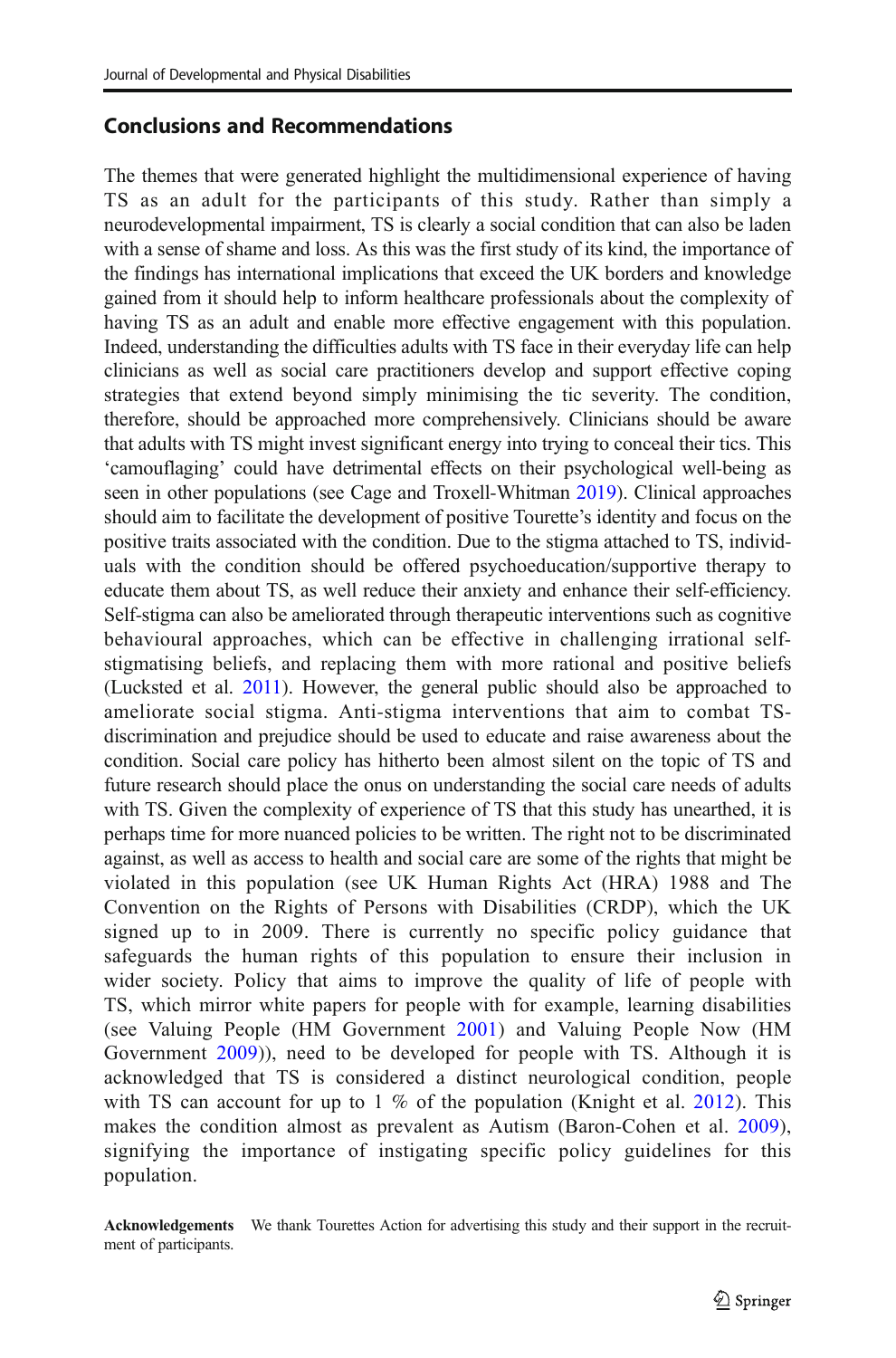Funding This work was supported by the National Institute for Health Research (NHIR) School of Social Care Research (SSCR) under Grant C088/CM/UKJB-P118. The views expressed in this publication are those of the author(s) and not necessarily those of the NIHR SSCR, NHS, the National Institute for Health Research or the Department of Health.

#### Compliance with Ethical Standards

Ethical Approval All procedures performed in studies involving human participants were in accordance with the ethical standards of the institutional and/or national research committee and with the 1964 Helsinki declaration and its later amendments or comparable ethical standards.

Informed Consent Informed consent was obtained from all individual participants included in the study.

Conflict of Interest No potential conflict of interest was reported by the authors.

Open Access This article is distributed under the terms of the Creative Commons Attribution 4.0 International License (http://creativecommons.org/licenses/by/4.0/), which permits unrestricted use, distribution, and reproduction in any medium, provided you give appropriate credit to the original author(s) and the source, provide a link to the Creative Commons license, and indicate if changes were made.

#### References

- Aldred, M., & Cavanna, A. E. (2015). Tourette syndrome and socioeconomic status. Neurological Sciences, 36(9), 1643–1649.
- American Psychiatric Association. (2013). Diagnostic and statistical manual of mental disorders (DSM-5®) American Psychiatric Pub.
- Anderson, S., & Bigby, B. (2017). Self-advocacy as a means to positive identities for people with intellectual disability: 'We just help them, be them really'. Journal of Applied Research in Intellectual Disabilities, 30, 109–120.
- Baron-Cohen, S., Scott, F., Allison, C., Williams, J., Bolton, P., Matthews, F., & Brayne, C. (2009). Prevalence of autism-spectrum conditions: UK school-based population study. British Journal of Psychiatry, 194(6), 500–509. <https://doi.org/10.1192/bjp.bp.108.059345>.
- Bloch, M. H., & Leckman, J. F. (2009). Clinical course of Tourette syndrome. Journal of Psychosomatic Research, 67(6), 497–501.
- Branscombe, N. R., Schmitt, M. T., & Harvey, R. D. (1999). Perceiving pervasive discrimination among African-Americans: Implications for group identification and well-being. Journal of Personality and Social Psychology, 77, 135–149.
- Buckser, A. (2008). Before your very eyes: Illness, agency, and the management of Tourette syndrome. Medical Anthropology Quarterly, 22(2), 167–192.
- Bury, M. (1982). Chronic illness as biographical disruption. Sociology of Health & Illness, 4(2), 167–182.
- Cage, E., & Troxell-Whitman, Z. (2019). Understanding the reasons, contexts and costs of camouflaging for autistic adults. Journal of Autism and Developmental Disorders, 49, 1899–1911. [https://doi.org/10.1007](https://doi.org/10.1007/s10803-018-03878-x) [/s10803-018-03878-x.](https://doi.org/10.1007/s10803-018-03878-x)
- Cavanna, A. E., & Rickards, H. (2013). The psychopathological spectrum of Gilles de la Tourette syndrome. Neuroscience & Biobehavioral Reviews, 37(6), 1008–1015.
- Chung, Y. B., Williams, W., & Dispenza, F. (2009). Validating work discrimination and coping strategy models for sexual minorities. The Career Development Quarterly, 58(2), 162–170.
- Cohen, B. & Wysocky, L. (2008). Front of the class: How Tourette Syndrome made me the teacher I never had. New York, N.Y.: Griffin Publishing.
- Cohen, S. C., Leckman, J. F., & Bloch, M. H. (2013). Clinical assessment of Tourette syndrome and tic disorders. Neuroscience & Biobehavioral Reviews, 37(6), 997–1007.
- Colton, A., & Pistrang, N. (2004). Adolescents' experiences of inpatient treatment for anorexia nervosa. European Eating Disorders Review, 12, 307–316.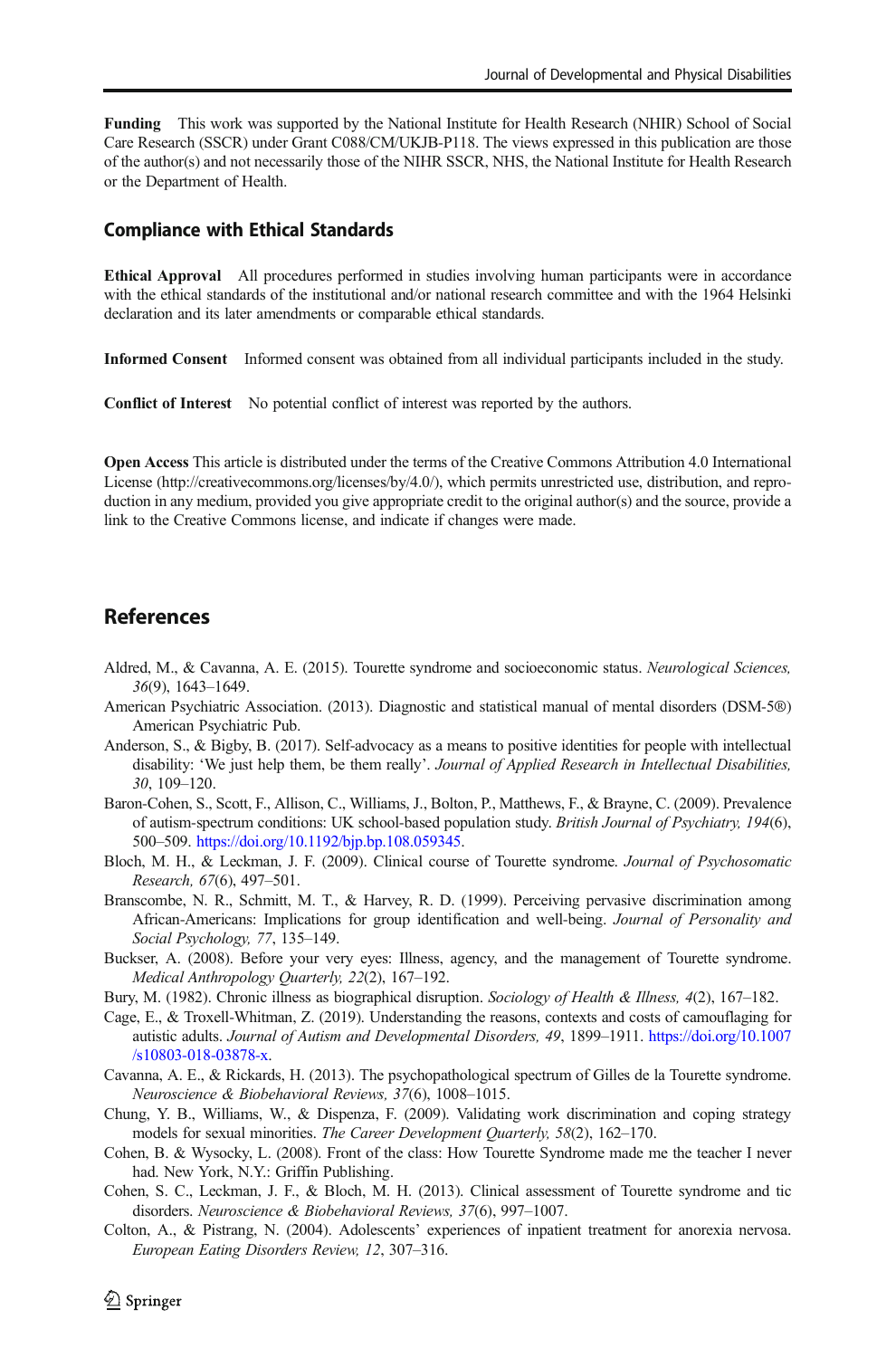- Conelea, C. A., Woods, D. W., Zinner, S. H., Budman, C. L., Murphy, T. K., Scahill, L. D., . . . Walkup, J. T. (2013). The impact of Tourette syndrome in adults: Results from the Tourette syndrome impact survey. Community Mental Health Journal, 49(1), 110–120.
- Cooley, C. H. (1922). *Human nature and the social order*. 2<sup>nd</sup> edn. New York: Charles Scribner's Sons.
- Crabtree, J. W., Haslam, S. A., Postmes, T., & Haslam, C. (2010). Mental health support groups, stigma, and self-esteem: Positive and negative implications of group identification. Journal of Social Issues, 66(3), 553–569.
- Cutler, D., Murphy, T., Gilmour, J., & Heyman, I. (2009). The quality of life of young people with Tourette syndrome. Child: Care, Health and Development, 35(4), 496–504.
- Elliott, R., Fischer, C. T., & Rennie, D. L. (1999). Evolving guidelines for publication of qualitative research in psychology and related fields. The British Journal of Clinical Psychology, 38(3), 215–229.
- Evans, J., Seri, S., & Cavanna, A. E. (2016). The effects of Gilles de la Tourette syndrome and other chronic tic disorders on quality of life across the lifespan: A systematic review. European Child & Adolescent Psychiatry, 25(9), 939–948.
- Festinger, L. (1954). A theory of social comparison processes. Human Relations, 7(2), 117–140.
- Fingerman, K. L. (2009). Consequential strangers and peripheral ties: The importance of unimportant relationships. Journal of Family Theory & Review, 1, 69–86.
- Finlay, W. M. L., & Lyons, E. (2005). Rejecting the label: A social con- structionist analysis. Mental Retardation, 43, 120–134. [https://doi.org/10.1352/0047-6765\(2005\)432.0.CO;2.](https://doi.org/10.1352/0047-6765(2005)432.0.CO;2)
- Flowers, P., Marriott, C., & Hart, G. (2000). The bars, the bogs and the bushes': The impact of locale on sexual cultures. Culture, Health and Sexuality, 2, 69–86.
- Forrester-Jones, R., & Barnes, A. (2008). On being a girlfriend not a patient: The quest for an acceptable identity amongst people diagnosed with a severe mental illness. Journal of Mental Health, 17(2), 153– 172.
- Forrester-Jones, R., & Grant, G. (1997). Resettlement from large psychiatric hospital to small community residence: One step to freedom. Aldershot: Ashgate Publishing Group.
- Freeman, R. D., Fast, D. K., Burd, L., Kerbeshian, J., Robertson, M. M., & Sandor, P. (2000). An international perspective on Tourette syndrome: Selected findings from 3500 individuals in 22 countries. Developmental Medicine and Child Neurology, 42(7), 436–447.
- Goffman, E. (1963). Stigma: Notes on a spoiled identity. Jenkins, JH & Carpenter.
- Guba, E. G., & Lincoln, Y. S. (1989). Fourth generation evaluation. Newbury Park: Sage.
- Grady C. (2005). Payment of clinical research subjects. The Journal of clinical investigation, 115(7), 1681– 1687. [https://doi.org/10.1172/JCI25694.](https://doi.org/10.1172/JCI25694)
- Hanks, C. E., McGuire, J. F., Lewin, A. B., Storch, E. A., & Murphy, T. K. (2016). Clinical correlates and mediators of self-concept in youth with chronic tic disorders. Child Psychiatry & Human Development, 47(1), 64–74.
- Himle, M. B., Wellen, B. C., & Hayes, L. P. (2018). Family issues associated with tics. In *The clinician's* guide to treatment and management of youth with Tourette syndrome and tic disorders (pp. 301–325). Elsevier.
- HM Government (2001). Valuing people, a new strategy for learning disability for the 21st century. UK Department of Health and Social Care.
- HM Government. (2009). Valuing people now: A new three-year strategy for learning disabilities. UK Department of Health.
- Hollenbeck, P. (1999). How life imitates Tourette syndrome: Reflections of an afflicted neuroscientist. CNS Spectrums, 4(2), 22–23.
- Holt, A. (2010). Using the telephone for narrative interviewing: A research note. *Qualitative Research*, 10(1), 113–121.
- Hubka, G. B., Fulton, W. A., Shady, G. A., Champion, L. M., & Wand, R. (1988). Tourette syndrome: Impact on Canadian family functioning. Neuroscience & Biobehavioral Reviews, 12(3–4), 259–261.
- Ilic, M., Reinecke, J., Bohner, G., Röttgers, H., Beblo, T., Driessen, M., . . . Corrigan, P. W. (2014). Managing a stigmatized identity—Evidence from a longitudinal analysis about people with mental illness. Journal of Applied Social Psychology, 44(7), 464–480.
- Jetten, J., Haslam, C., & Haslam, S. A. (2012). In J. Jetten, C. Haslam, & S. A. Haslam (Eds.), The case for a social identity analysis of health and well-being. The social cure: Identity, health and well-being. New York, NY, US: Psychology Press.
- Khoury, R. (2010). Perceptions of FQOL of families who have a child with Tourette syndrome, Ph. D. Anglia Ruskin University.
- Knight, T., Steeves, T., Day, L., Lowerison, M., Jette, N., & Pringsheim, T. (2012). Prevalence of tic disorders: A systematic review and meta-analysis. Pediatric Neurology, 47(2), 77–90.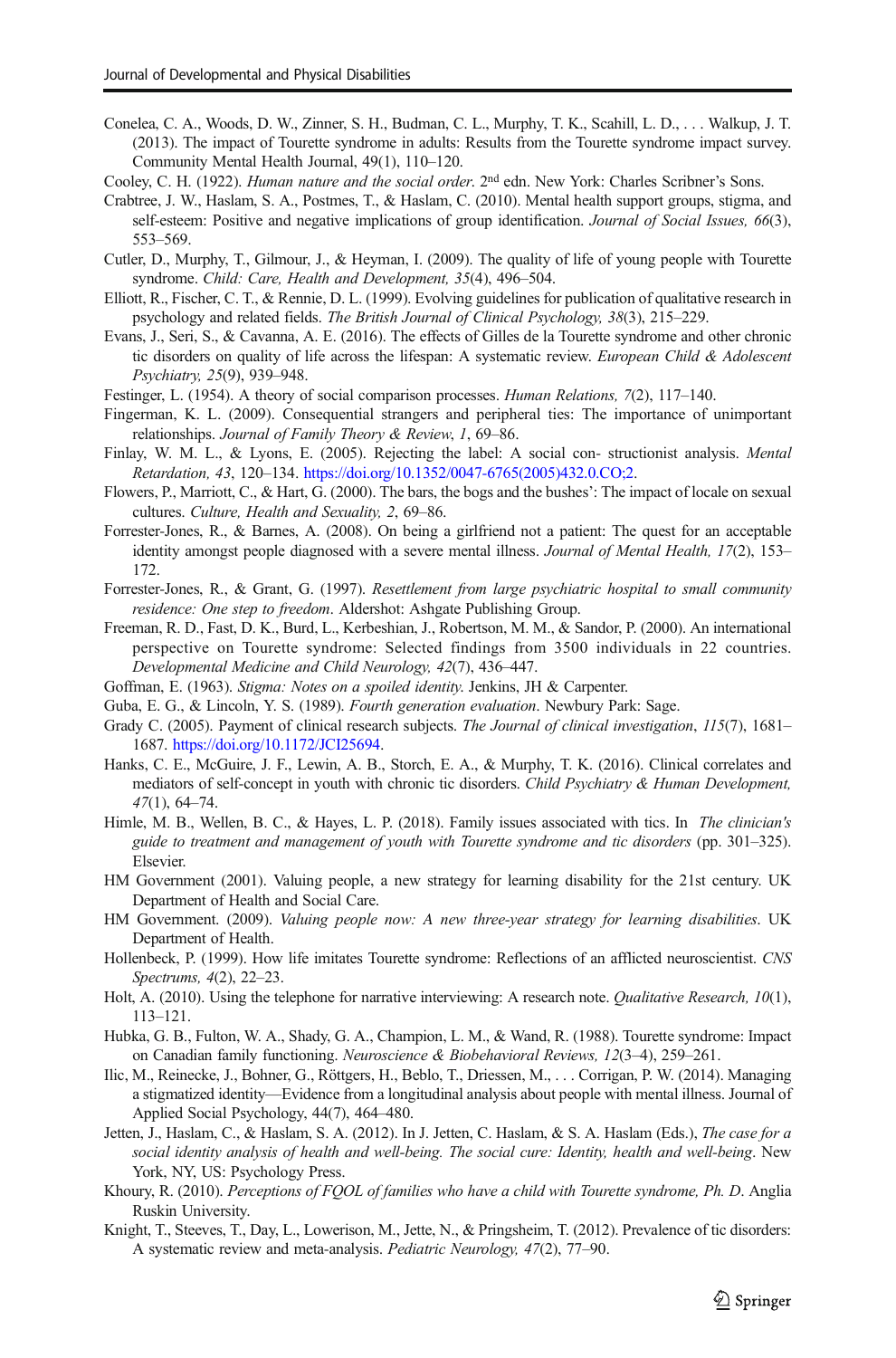- Leckman, J. F., Bloch, M. H., Sukhodolsky, D. G., Scahill, L., & King, R. A. (2013). Phenomenology of tics and sensory urges: The self under siege. Tourette syndrome (pp. 3-25). New York: Oxford University Press.
- Lincoln, Y. S., & Guba, E. G. (1985). Naturalistic inquiry. In Naturalistic inquiry. Beverly Hills, CA: Sage Publications.
- Link, B. G., & Phelan, J. (2014). Stigma power. Social Science & Medicine, 103, 24–32.
- Link, B. G., Mirotznik, J., & Cullen, F. T. (1991). The effectiveness of stigma coping orientations: Can negative consequences of mental illness labelling be avoided? Journal of Health and Social Behavior, 32(3), 302–320.
- Lucksted, A., Drapalski, A., Calmes, C., Forbes, C., DeForge, B., & Boyd, J. (2011). Ending self-stigma: Pilot evaluation of a new intervention to reduce internalized stigma among people with mental illness. Psychiatric Rehabilitation Journal, 35, 51–54.
- Major, B., & Schmader, T. (2018). Stigma, Social Identity Threat, and Health. In (Ed.), The Oxford Handbook of Stigma, Discrimination, and Health (pp. 85–103). New York :Oxford University Press.
- Malli, M. A., & Forrester-Jones, R. (2017). "I'm not being rude, I'd want somebody normal": Adolescents' perception of their peers with Tourette's syndrome: An exploratory study. Journal of Developmental and Physical Disabilities, 29(2), 279–305.
- Malli, M. A., Forrester-Jones, R., & Murphy, G. (2016). Stigma in youth with Tourette's syndrome: A systematic review and synthesis. European Child & Adolescent Psychiatry, 25(2), 127–139.
- Mansley, C. (2003). Making allowances: Autobiographical accounts of people with Tourette syndrome. Liverpool: The Bluecoat Press.
- Matsuda, N., Kono, T., Nonaka,M., Fujio,M., & Kano, T. (2016) Self-initiated coping with Tourette's syndrome: Effect of tic suppression on QOL. Brain and Development 38 (2), 233–241.
- McCarthy, M., Hunt, S., & Milne-Skillman, K. (2017). 'I know it was every week, but I Can't be sure if it was every Day: Domestic violence and women with learning disabilities. Journal of Applied Research in Intellectual Disabilities, 30, 269–282.
- Meisenback, R. J. (2010). Stigma management communication: A theory and agenda for applied research on how individuals manage moments of stigmatized identity. Journal of Applied Communication Research, 38(3), 268–292.
- Miller, C. T., & Kaiser, C. R. (2001). A theoretical perspective on coping with stigma. Journal of Social Issues, 57(1), 73–92.
- Miller, C. T., & Major, B. (2000). Coping with stigma and prejudice. In T. F. Heatherton, R. E. Kleck, M. R. Hebl, & J. G. Hull (Eds.), The social psychology of stigma (pp. 243–272). New York, NY, US: Guilford Press.
- Miller, C. T., Rothblum, E. D., Felicio, D., & Brand, P. (1995). Compensating for stigma: Obese and nonobese women's reactions to being visible. *Personality and Social Psychology Bulletin, 21*(10), 1093–1106.
- Miller, L. L., Scharf, J. M., Mathews, C. A., & Ben-Shlomo, Y. (2014). Tourette syndrome and chronic tic disorder are associated with lower socio-economic status: Findings from the a von longitudinal study of parents and children cohort. Developmental Medicine and Child Neurology, 56(2), 157–163.
- Monteleone, R., & Forrester- Jones, R. (2017). 'Disability means, um, dysfunctioning people': A qualitative analysis of the meaning an experience of disability among adults with intellectual disabilities. Journal of Applied Research in Intellectual Disabilities, 30, 301–315.
- Murray, C. D., & Sixsmith, J. (1998). E-mail: A qualitative research medium for interviewing? International Journal of Social Research Methodology, 1(2), 103–121.
- O'Connor, K., Janelle, C., Coutu, M., Rouleau, A., Lessard, M., Kirouac, C., . . . Bélanger, M. (2009). I'm cured but….' perceptions of illness following treatment. Journal of Health Psychology, 14(2), 278–287.
- Pillow, W. (2003). Confession, catharsis, or cure? Rethinking the uses of reflexivity as methodological power in qualitative research. International Journal of Qualitative Studies in Education, 16(2), 175–196.
- Quinn, D. M., Williams, M. K., Quintana, F., Gaskins, J. L., Overstreet, N. M., Pishori, A., ... & Chaudoir, S. R. (2014). Examining effects of anticipated stigma, centrality, salience, internalization, and outness on psychological distress for people with concealable stigmatized identities. PloS one, 9(5), e96977.
- Reilly, D. E., Huws, J. C., Hastings, R. P., & Vaughan, F. L. (2008). 'When your child dies you don't belong in that world any more'–experiences of mothers whose child with an intellectual disability has died. Journal of Applied Research in Intellectual Disabilities, 21(6), 546–560.
- Rossman, G. B., & Rallis, S. F. (2003). Learning in the field: An introduction to qualitative research. Sage.
- Sacks, O. (1995). An anthropologist on Mars: seven paradoxical tales. New York: Knopf.
- Schneider, J.W. (2009). Having epilepsy: the experience and control of illness. Philadelphia, Pennsylvania, USA: Temple University Press.